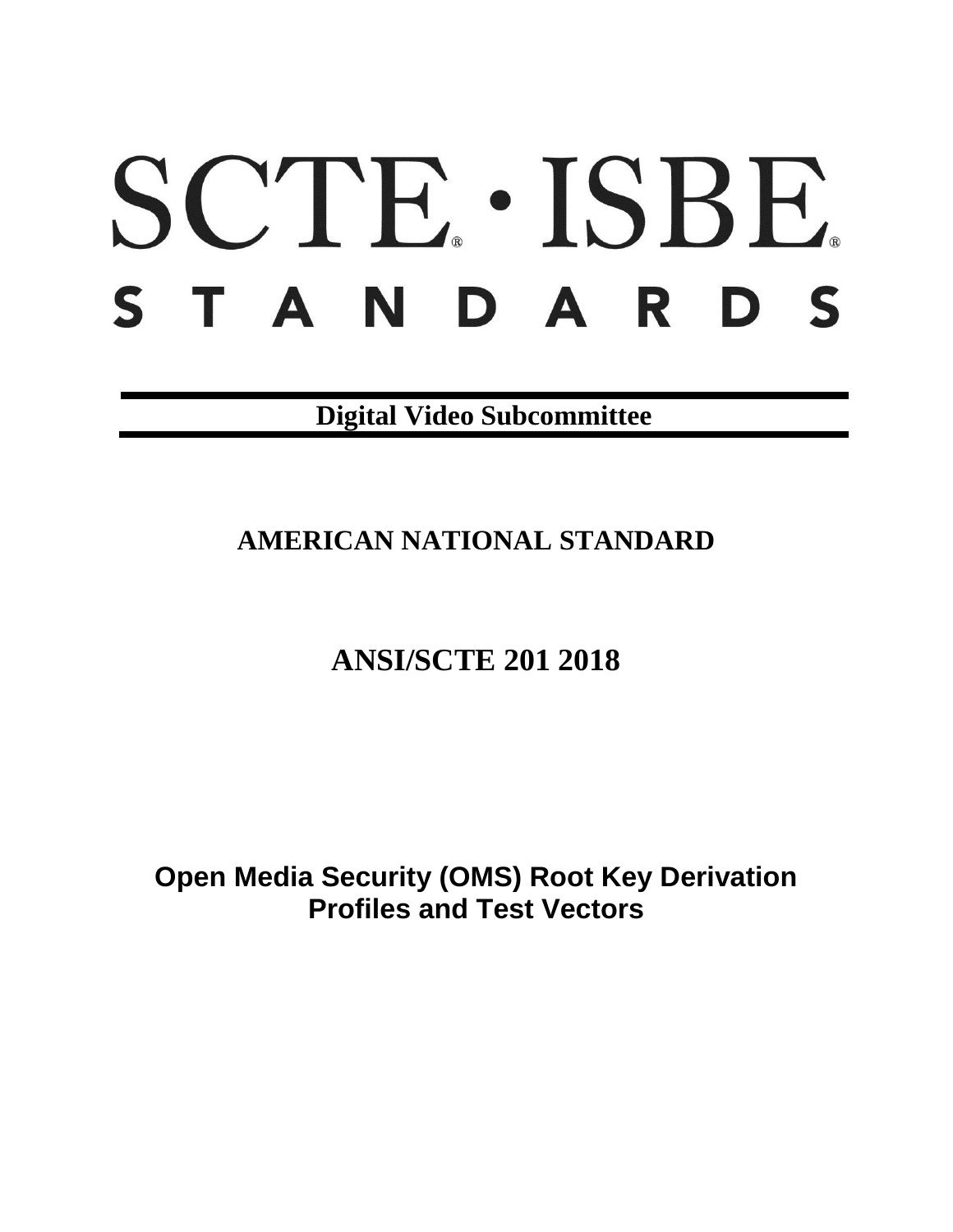## **NOTICE**

The Society of Cable Telecommunications Engineers (SCTE) / International Society of Broadband Experts (ISBE) Standards and Operational Practices (hereafter called "documents") are intended to serve the public interest by providing specifications, test methods and procedures that promote uniformity of product, interchangeability, best practices and ultimately the longterm reliability of broadband communications facilities. These documents shall not in any way preclude any member or non-member of SCTE•ISBE from manufacturing or selling products not conforming to such documents, nor shall the existence of such standards preclude their voluntary use by those other than SCTE•ISBE members.

SCTE•ISBE assumes no obligations or liability whatsoever to any party who may adopt the documents. Such adopting party assumes all risks associated with adoption of these documents, and accepts full responsibility for any damage and/or claims arising from the adoption of such documents.

Attention is called to the possibility that implementation of this document may require the use of subject matter covered by patent rights. By publication of this document, no position is taken with respect to the existence or validity of any patent rights in connection therewith. SCTE•ISBE shall not be responsible for identifying patents for which a license may be required or for conducting inquiries into the legal validity or scope of those patents that are brought to its attention.

Patent holders who believe that they hold patents which are essential to the implementation of this document have been requested to provide information about those patents and any related licensing terms and conditions. Any such declarations made before or after publication of this document are available on the SCTE•ISBE web site at http://www.scte.org.

All Rights Reserved

© Society of Cable Telecommunications Engineers, Inc. 2018 140 Philips Road Exton, PA 19341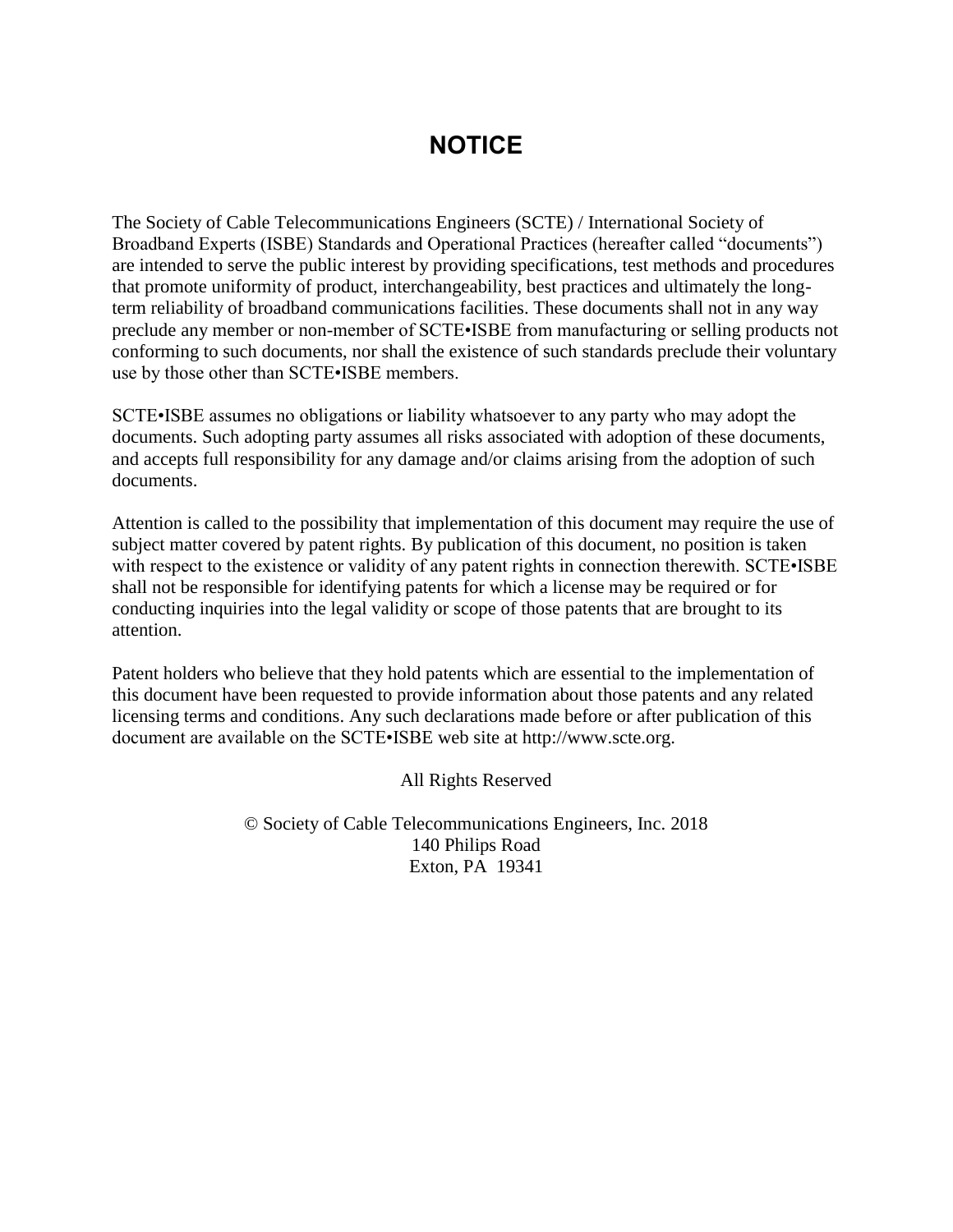#### **Table of Contents**

| $\mathbf{1}$ |            |                                                                |  |
|--------------|------------|----------------------------------------------------------------|--|
|              | 1.1        |                                                                |  |
|              | 1.2        |                                                                |  |
|              | 1.3        |                                                                |  |
|              | 1.4        |                                                                |  |
|              | 1.5        |                                                                |  |
| 2            |            |                                                                |  |
| 3            |            |                                                                |  |
| 4            |            |                                                                |  |
|              | 4.1        |                                                                |  |
|              |            | 4.1.1                                                          |  |
|              |            | 4.1.2                                                          |  |
|              |            | 4.1.3                                                          |  |
|              | 4.2        |                                                                |  |
|              |            | 4.2.1                                                          |  |
|              |            | 4.2.2                                                          |  |
|              |            | 4.2.3                                                          |  |
|              | 4.3        |                                                                |  |
|              |            | 4.3.1                                                          |  |
|              |            | 4.3.2                                                          |  |
|              |            | 4.3.3                                                          |  |
|              | 4.4        |                                                                |  |
|              |            | 4.4.1                                                          |  |
|              |            | 4.4.2                                                          |  |
|              |            | 4.4.3                                                          |  |
| 5            |            |                                                                |  |
|              | 5.1        |                                                                |  |
|              | 5.2        |                                                                |  |
|              | 5.3        |                                                                |  |
|              | 5.4        | Profile 1A - Triple DES Profile with Module Key Derivation 17  |  |
|              | 5.5        |                                                                |  |
|              | 5.6        | Profile 2A – AES Encrypt Profile with Module Key Derivation 18 |  |
|              | 5.7        | Profile 2B - AES Decrypt Profile with Module Key Derivation 18 |  |
| 6            |            |                                                                |  |
|              | 6.1        |                                                                |  |
|              |            |                                                                |  |
|              |            | 6.1.2                                                          |  |
|              |            | 6.1.3                                                          |  |
|              |            | 6.1.4                                                          |  |
|              |            | 6.1.5                                                          |  |
|              |            | 6.1.6                                                          |  |
|              | 6.2        |                                                                |  |
|              |            | 6.2.1                                                          |  |
|              |            | 6.2.2                                                          |  |
|              | Appendix A |                                                                |  |
|              |            |                                                                |  |

#### **List of Tables**

|--|--|--|--|

#### **List of Figures**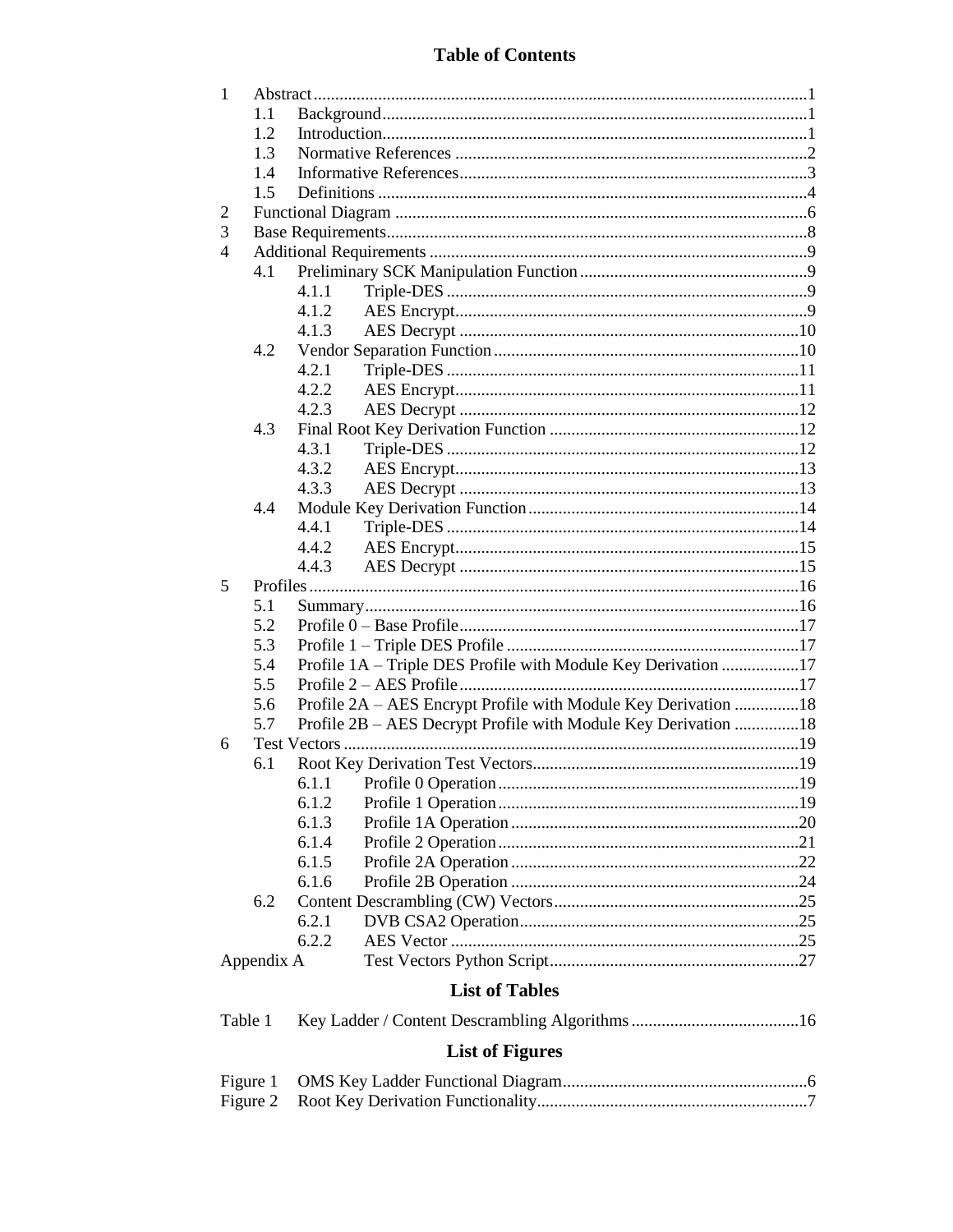# <span id="page-3-0"></span>**1 Abstract**

This document is identical to SCTE 201 2013 except for informative components which may have been updated such as the title page, NOTICE text, headers and footers. No normative changes have been made to this document.

> This cryptographic key ladder standard defines a set of key ladder profiles, additional requirements and test vectors for a key ladder implementation.

#### <span id="page-3-1"></span>**1.1 Background**

This standard is an extension of the ETSI TS 103 162 [1] standard for a key ladder, by further defining certain aspects and providing test vectors to enable implementers to verify certain aspects of an implementation.

The use of a standard key ladder is part of enabling any television receiving device to receive scrambled television content from any television distribution network, independent of the network conditional access security system in use.

However, use of ETSI TS 103 162 [1], described below as Profile 0, is discouraged as it allows use of undisclosed algorithms and therefore undisclosed and unknown intellectual property. This standard specifies certain processes which are both necessary for interoperability and not specified in the ETSI standard.

#### <span id="page-3-2"></span>**1.2 Introduction**

The key ladder is a standard for enabling and securing the delivery of content descrambling keys from a source device to a sink device. The key ladder derivation is described in this standard, and is a component of a larger system, referred to in this standard as the Open Media Security (OMS).

The basis of the key ladder standard is a three-step key ladder and challengeresponse authentication scheme in which the base key derivation inputs are protected within the one-time programmable memory (OTP) of the sink device's hardware (e.g. chipset). The key ladder is used primarily for the delivery of content descrambling keys while the challenge-response mechanism is used for checking the integrity and authenticity of sink devices as well as messages arriving from a source.

The key ladder standard is designed to support dynamic substitution and replacement of either sink or source device in a manner that maintains the security and integrity of the underlying content distribution network. The standard enables the portability of sink devices between content distribution networks by permitting the field upgradeability of sink devices to work with previously unknown source devices. The standard also enhances the capability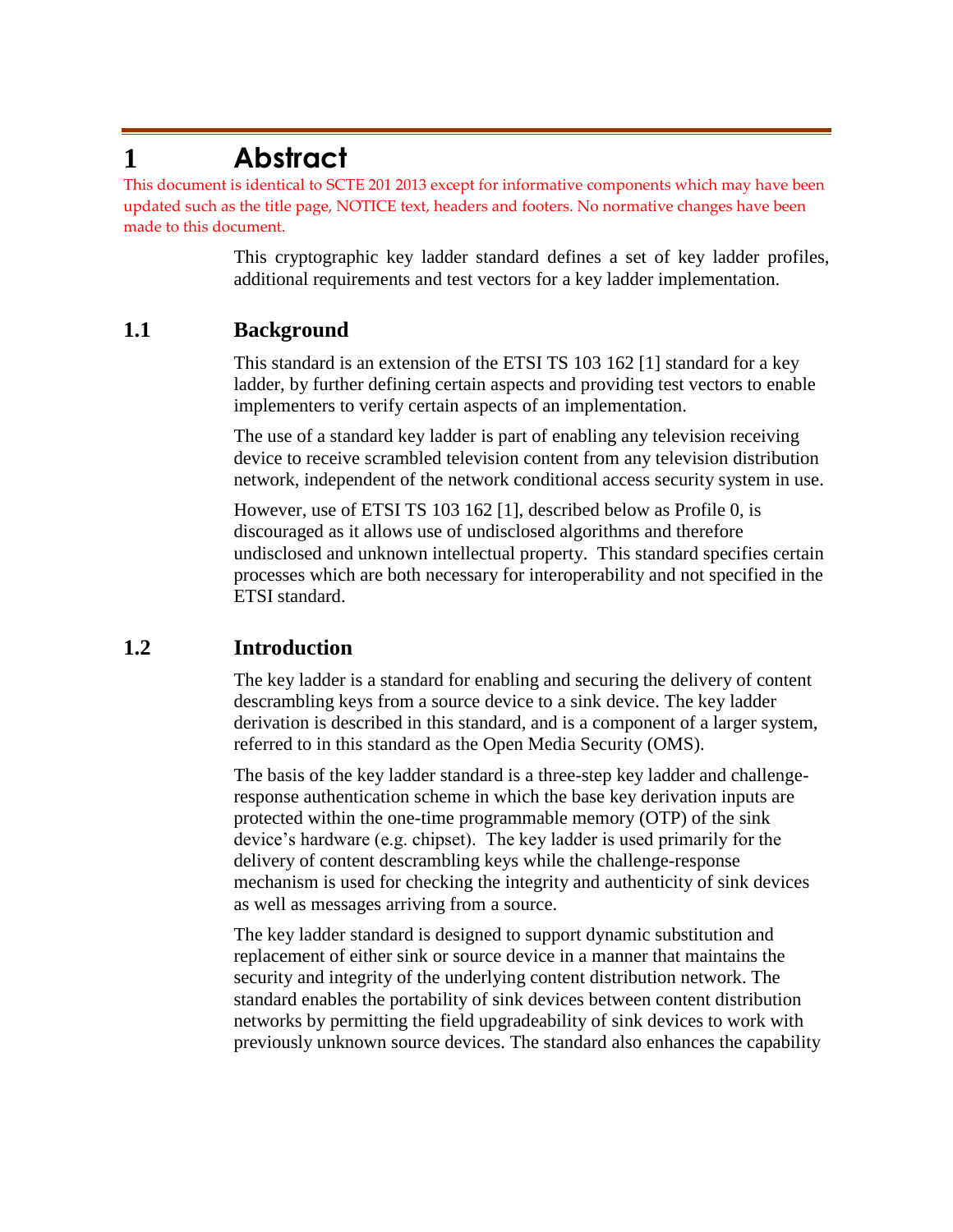of networks to upgrade their source devices without disrupting the capabilities of already fielded sink devices.

The source device is expected to be a key management system such as a traditional CAS or DRM solution deployed by a content distribution network, and the sink device is expected to be a secure content consumption device such as a STB or television, this standard is not limited to only supporting these particular types of devices.

The root key derivation function yields a different set of keys for different Vendor\_ID values, yielding a system where several different conditional access systems can simultaneously operate separately, securely. Similarly, where Module\_ID is used, different values of Module\_ID yield different keys, which are used for, e.g., DRM functions.

This standard does not specify how content arrives to the OMS sink device descrambler, only that the OMS sink device's descrambler must recognize the scrambling algorithm utilized by the content's network distribution system.

This standard does not specify compliance and robustness rules for chipset hardware nor interoperability or certification requirements. Such rules are beyond the scope of this standard and are expected to be the responsibility of an industry-wide licensing authority (ILA).

It is recognized that effective and safe implementation and deployment of content security systems based on the mechanisms described in the present document will require a complete security infrastructure that can deal with business, security, intellectual property, documentation and trusted information distribution issues. The description of such an infrastructure and the organizations which will administer it (i.e. an ILA) is outside of the scope of the present document.

As OMS is expected to be implemented in the chipset hardware of OMS sink devices, a universal separable security standard would also expect that the OMS sink device's hardware would implement all standardized descrambling algorithms that it might ever encounter. To ensure universal portability of OMS sink device hardware between networks, a finite set of descrambling algorithms is implemented in these devices.

#### <span id="page-4-0"></span>**1.3 Normative References**

The following documents contain provisions, which, through reference in this text, constitute provisions of the standard. At the time of Subcommittee approval, the editions indicated were valid. All standards are subject to revision; and while parties to any agreement based on this standard are encouraged to investigate the possibility of applying the most recent editions of the documents listed below, they are reminded that newer editions of those documents may not be compatible with the referenced version.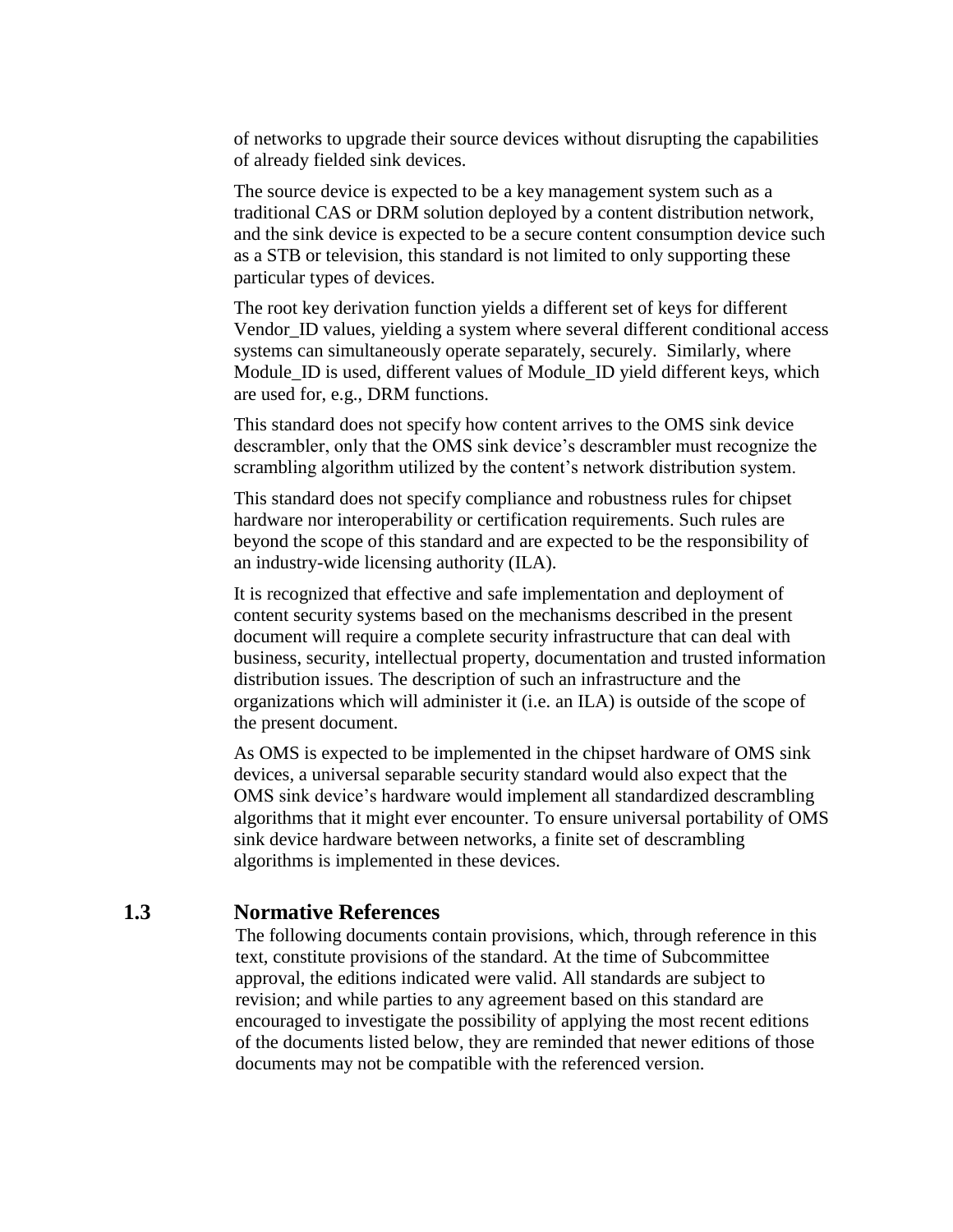**[1] ETSI TS 103 162 v1.1.1** Access, Terminals, Transmission and Multiplexing (ATTM); Integrated Broadband Cable and Television Networks; K-LAD Functional Specification, October 2010.

**[2] ANSI X9.52 (TDES) Triple-DES Block Cipher** Triple Data Encryption Algorithm Modes Of Operation, X9.52 – 1998, Accredited Standards Committee X9, American National Standards Institute, July 27, 1998.

**[3] FIPS-197 (AES) Specification for the Advanced Encryption Standard**  Federal Information Processing Standards (FIPS) Publication 197, November 26, 2001.

#### <span id="page-5-0"></span>**1.4 Informative References**

**[4] GY/T 255-2012 Technical specification of downloadable conditional access system**, China Communications Standards Association, March 16, 2013, see [http://www.ptsn.net.cn/standard/std\\_query/show-gy-333-1.htm](http://www.ptsn.net.cn/standard/std_query/show-gy-333-1.htm)

**[5] ETSI TS 100 289 v1.1.1** Digital Video Broadcasting (DVB); Support for use of the DVB Scrambling Algorithm version 3 within digital broadcasting systems, September 2011.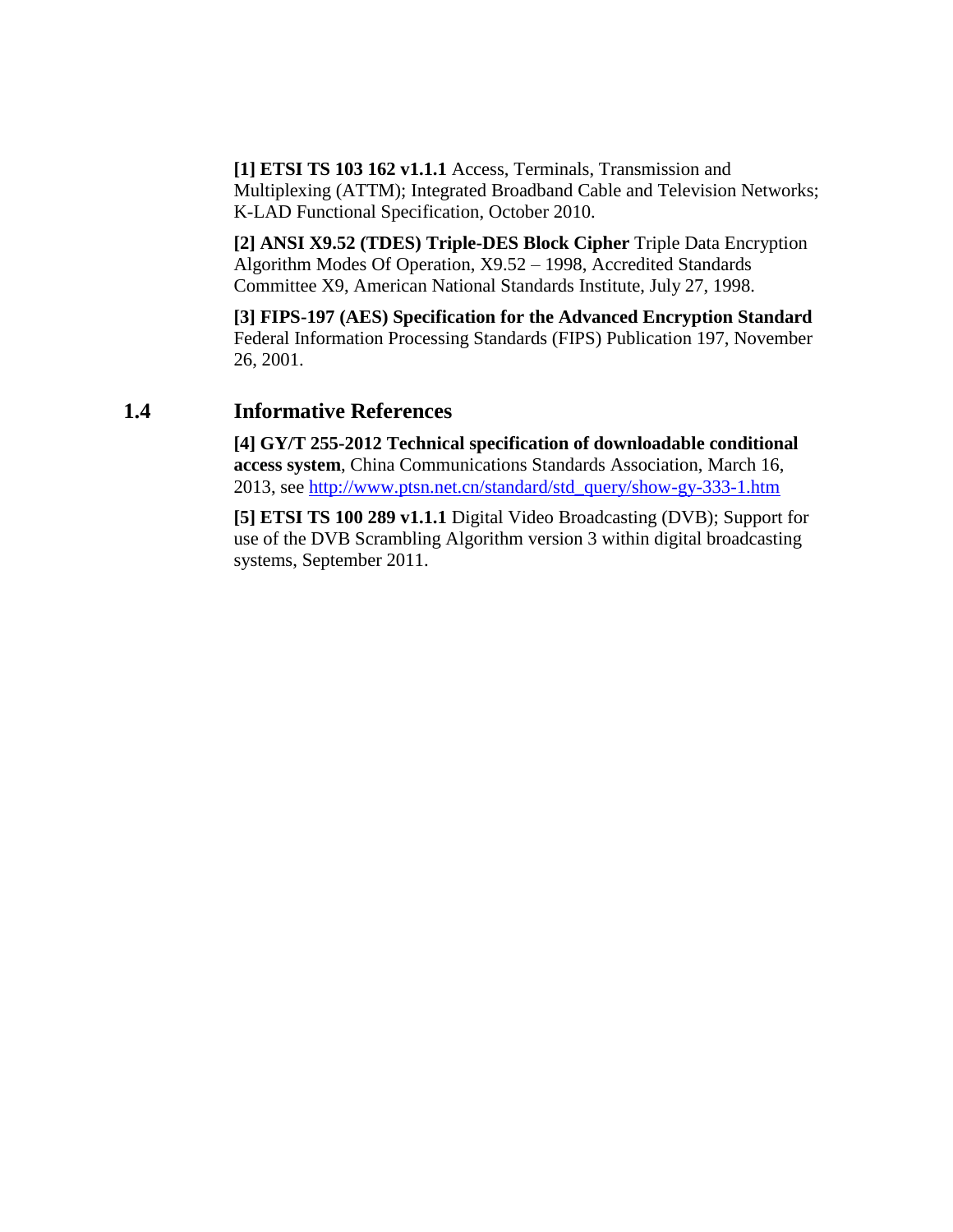#### <span id="page-6-0"></span>**1.5 Definitions**

- *Chip ID* (**Chip-ID**) is an 8-byte public identifier of the OMS sink device chipset, including elements indicating the manufacturer and model as well as a globally unique identifier for the chipset instance within that model.
- *SCK* (**SCK**) is the secret chipset key which is unique to each OMS sink device chipset. Must be at least 16-bytes.
- ESCK (ESCK) is the obfuscated secret chipset key which is the value physically stored in the chipset's OTP. Must be at least as large as the SCK. The ESCK would be typically uneditable and unreadable after manufacture.
- Secret Mask Key is an embedded secret value, created by the manufacturer and physically stored in the chipset. Values of Secret Mask Key can be common among several different component versions (for example, when several different chip models share a base die). Must be at least 16-bytes. Further constraints are outside the scope of this document.
- *Key Ladder Root Key*, or *Root Key* (**K3**) is the 16-byte secret key used at the root of the key ladder to decrypt **K2**. In chipsets that implement an extended key ladder with *n* levels, the root key at the highest level of the key ladder will be denoted by **Kn.**
- *Control Word* (**CW**) is the key used to descramble the video, either 8 or 16 bytes depending on the key length for the chosen descrambling algorithm.
- Open Media Security (OMS) is any system that uses the key ladder described in this standard.
- *OMS Key 1* (**K1**) is a 16-byte key used to decrypt the **CW**.
- *OMS Key 2* (**K2**) is a 16-byte key used to decrypt **K1**.
- *Authentication key (A)* is a 16-byte key derived from **K2** that is used by the challenge-response mechanism. **A** can be used either to authenticate the sink device through a traditional challenge-response, or used by the sink device to authenticate messages from the source device by deriving a key for a CBC-MAC or similar symmetric message authentication algorithm.
- *Vendor ID* is a value that is used to identify CA vendors, MSOs, and other entities using an OMS chipset. The size of Vendor\_ID is determined by the profile in use.
- *Module ID* is an 8-bit value that is used, in certain profiles, to generate additional, cryptographically linked, keys related to K3.
- **PID** is a Packet ID of a component elementary stream within a program carried in an MPEG-2 transport stream.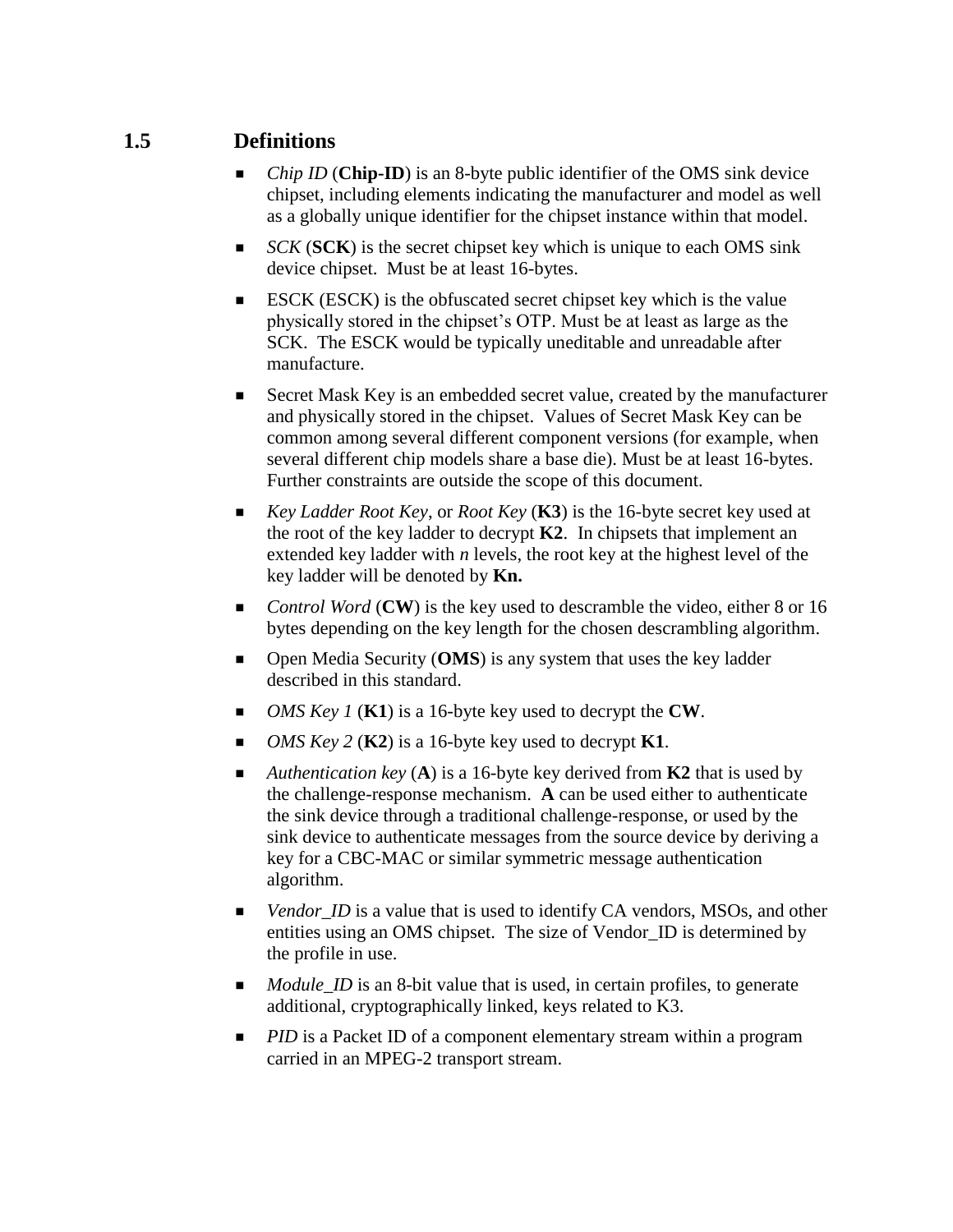- **Ek(Y)** is used to denote the data Y encrypted with key K.
- **Triple-DES or T-DES** means the "Triple DES (TDES)" cipher as described in TS 103 162, Section 6.1.3, namely it "means two-key Triple DES. If the two keys are A and B, then the decryption function should be  $D_A(E_B(D_A(x)))$ . When decrypting more than 64 bits (the block size of TDES), the cipher shall be used in ECB mode. The key parity bits shall be ignored."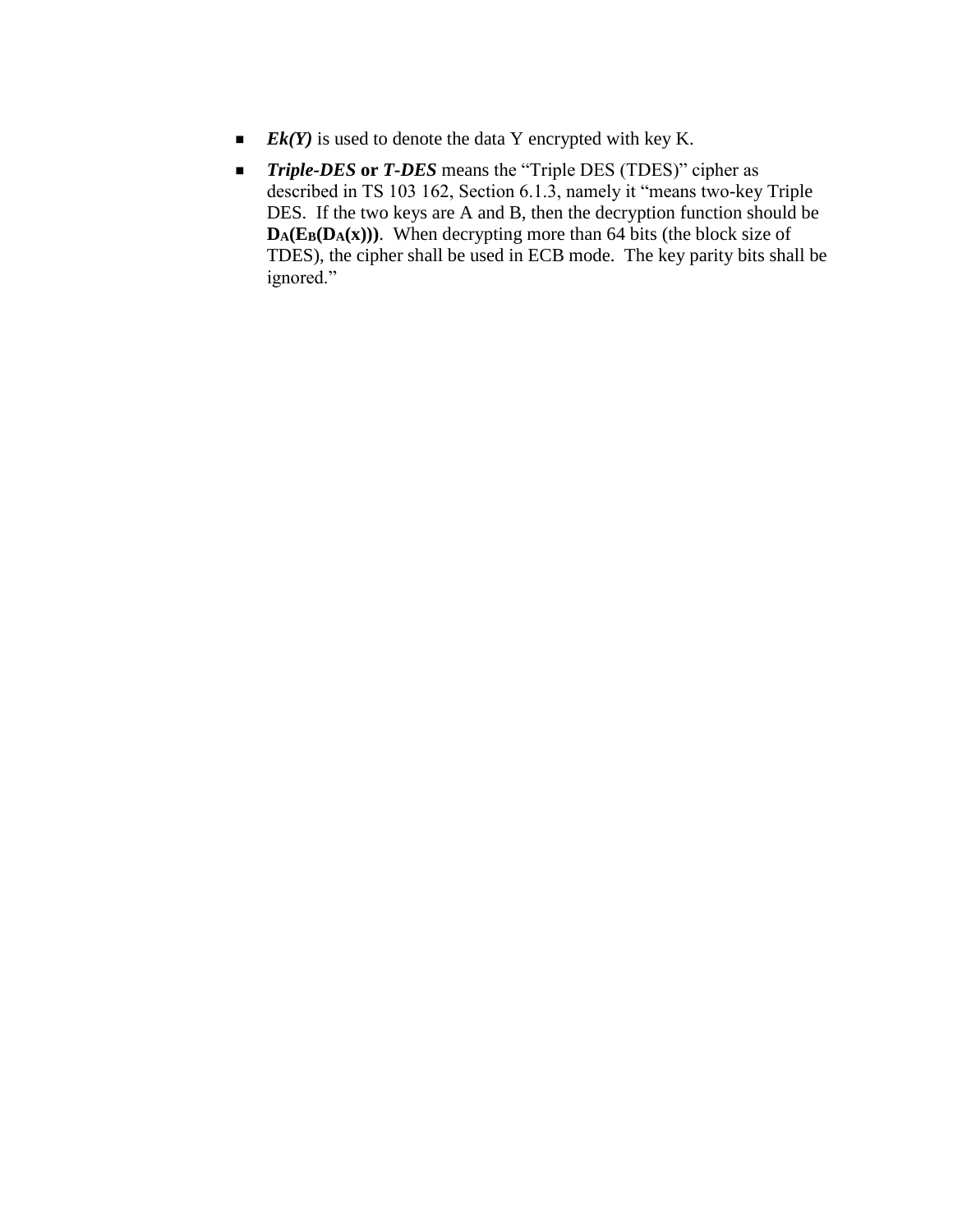# <span id="page-8-0"></span>**2 Functional Diagram**

Figure [1](#page-8-2) shows an overview of the OMS key ladder. Figure [1](#page-8-2) does not represent actual hardware architecture.



<span id="page-8-2"></span><span id="page-8-1"></span>**Figure 1 OMS Key Ladder Functional Diagram**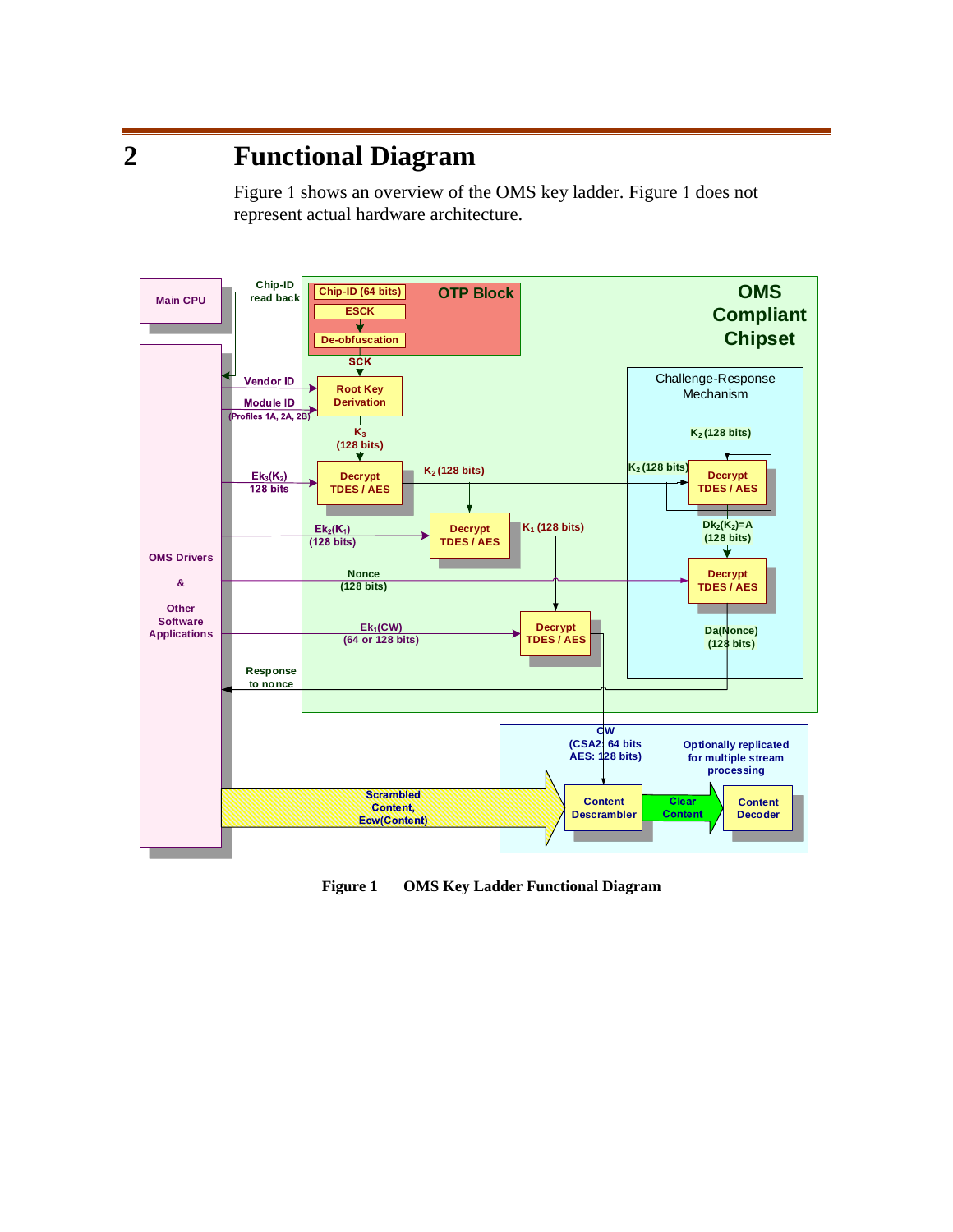

**Figure 2 Root Key Derivation**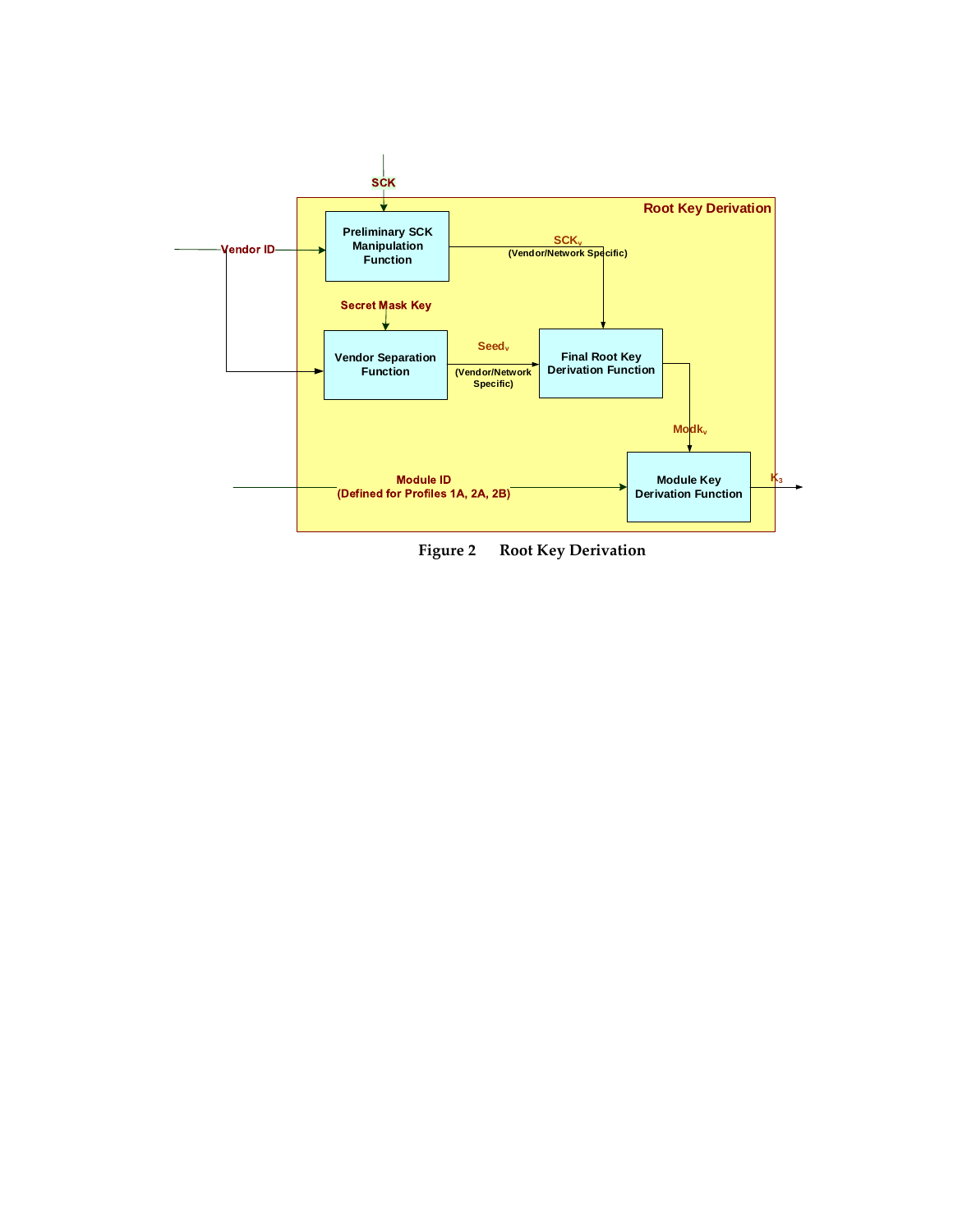# <span id="page-10-0"></span>**3 Base Requirements**

All devices shall comply with the normative requirements of ETSI TS 103 162 [1], including the requirement that devices include both DVB CSA2 and AES-128 bit CBC descrambling capability, see ETSI TS 103 162 [1] Section 4.2.

It is expected that future versions of this standard may include DVB CSA3 as a descrambling algorithm, see ETSI TS 103 162 [1] Section 4.2 and ETSI TR 100 289 [5].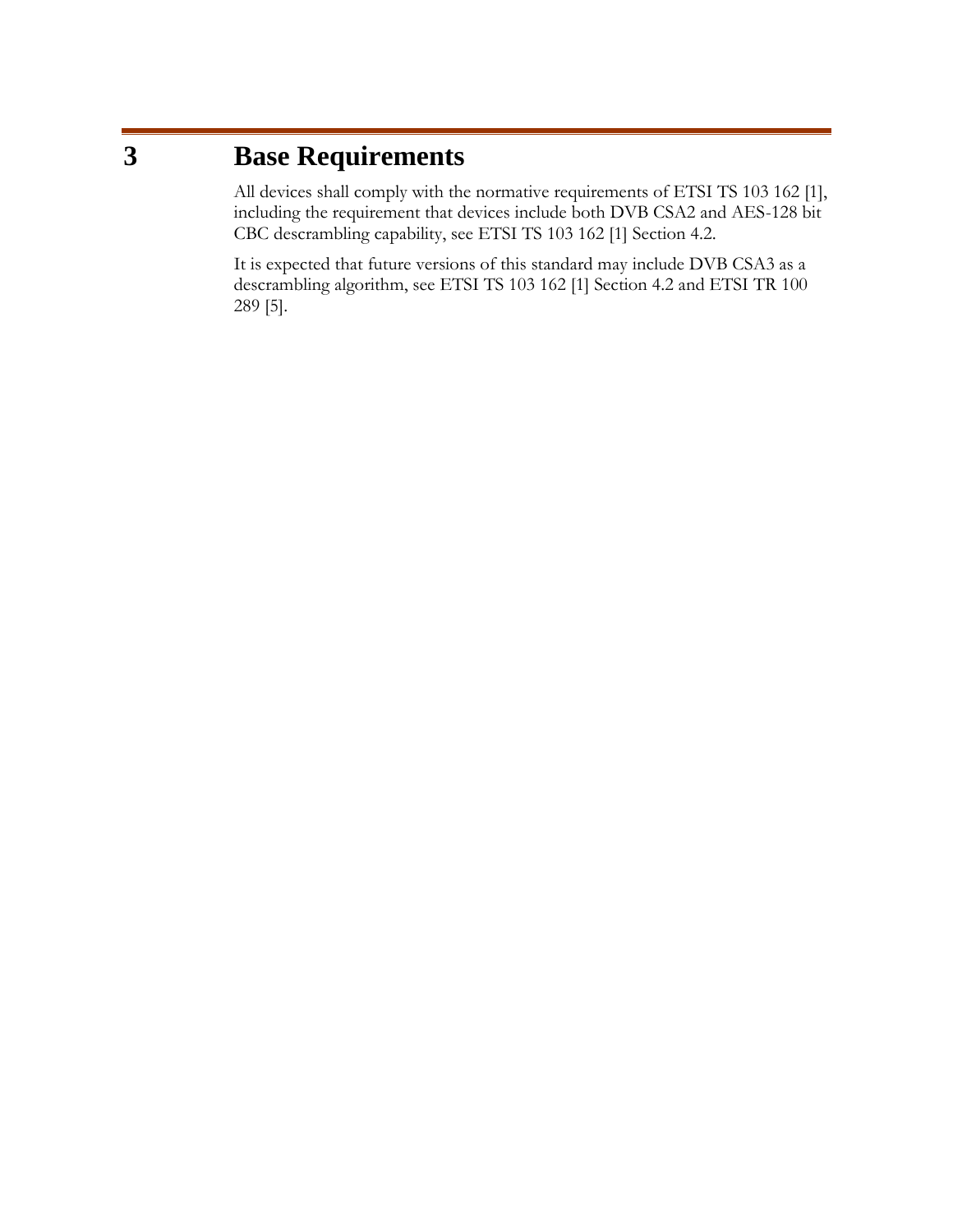## <span id="page-11-0"></span>**4 Additional Requirements**

This standard specifies certain optional features described below. Implementation of certain of these optional features is required for certain profiles of this standard, as described in Section [5,](#page-18-0) Profiles.

## <span id="page-11-1"></span>**4.1 Preliminary SCK Manipulation Function**

The following sections contain multiple definitions of the Preliminary SCK Manipulation Function. The choice of which definition of the Preliminary SCK Manipulation Function is covered by the profiles described in Section [5.](#page-18-0)

#### <span id="page-11-2"></span>**4.1.1 Triple-DES**

For certain profiles, the Preliminary SCK Manipulation uses the Triple-DES cipher described in ANSI X9.52 [2] and ETSI TS 103 162 [1] Section 6.1.3, operating in two-key Triple DES mode. When operating on more than 64 bits (the block size of TDES), the Triple-DES cipher shall be used in ECB mode. The key parity bits shall be ignored.

The operation uses the 16-byte SCK for the key, and 0x01000000 0000VVVV 02000000 0000VVVV (where VVVV is the 16-bit Vendor ID) for the data

The Preliminary SCK Manipulation function, used to generate  $SCK<sub>V</sub>$ , shall be:

$$
PSCK = D_A(E_B(D_A(X)))
$$

Where:

- $D_A(data)$  means DES decryption of data with key A in ECB mode with parity bits ignored
- $E_B(data)$  means DES encryption of data with key B in ECB mode with parity bits ignored
- A shall be most-significant 64 bits of the 16-byte SCK.
- $B$  shall be the least-significant 64 bits of the 16-byte SCK.
- $X$  shall be 0x0100 0000 0000 vvvv 0200 0000 0000 vvvv, where 'vvvv' is the 16-bit Vendor\_ID.

#### <span id="page-11-3"></span>**4.1.2 AES Encrypt**

For certain profiles, the Preliminary SCK Manipulation uses the Advanced Encryption Standard described in FIPS-197 [3] operating in AES-128 ECB mode.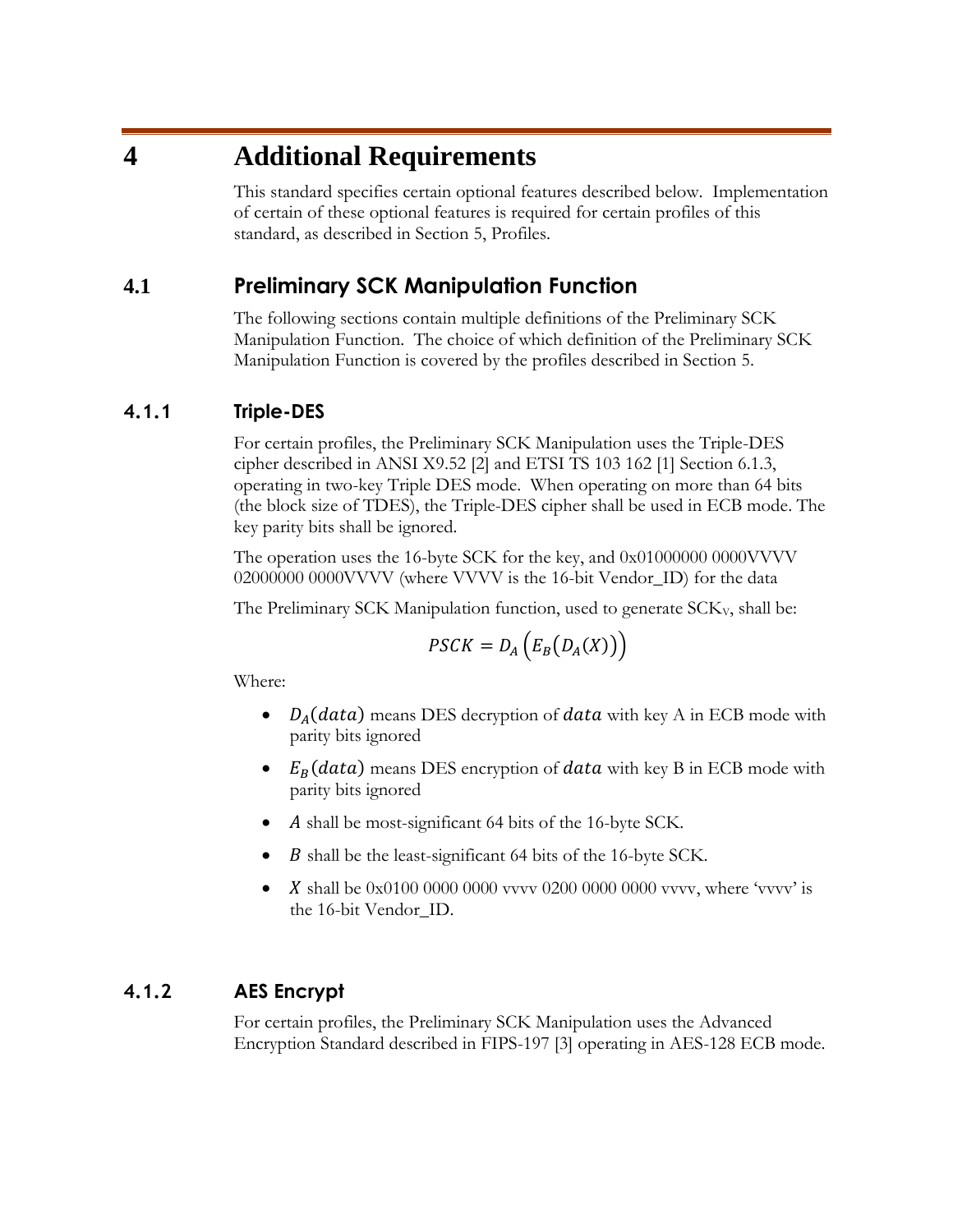The operation uses the 16-byte SCK for the key, and fourteen bytes of 0x00, followed by the 16-bit Vendor\_ID which comprise the two least significant bytes as the data (e.g., 0x00000000 00000000 00000000 0000 VVVV)

The Preliminary SCK Manipulation function, for profiles that use AES Encrypt to generate SCK<sub>v</sub>, shall be:

$$
PSCK = E_A(X)
$$

Where:

- $E_A(data)$  means AES encryption of data with key A in ECB mode.
- $\bullet$  A shall be the 16-byte SCK.
- shall be 0x0000 0000 0000 0000 0000 0000 0000 vvvv, where 'vvvv' is the 16-bit Vendor\_ID.

#### <span id="page-12-0"></span>**4.1.3 AES Decrypt**

For certain profiles, the Preliminary SCK Manipulation uses the Advanced Encryption Standard described in FIPS-197 [3] operating in AES-128 ECB mode.

The operation uses the 16-byte SCK for the key, and fourteen bytes of 0x00, followed by the 16-bit Vendor\_ID which comprise the two least significant bytes as the data (e.g., 0x00000000 00000000 00000000 0000 VVVV)

The Preliminary SCK Manipulation function, for profiles that use AES Decrypt to generate  $SCK_V$ , shall be:

$$
PSCK = D_A(X)
$$

Where:

- $D_A(data)$  means AES decryption of data with key A in ECB mode.
- $\bullet$  A shall be the 16-byte SCK.
- shall be 0x0000 0000 0000 0000 0000 0000 0000 vvvv, where 'vvvv' is the 16-bit Vendor\_ID.

#### <span id="page-12-1"></span>**4.2 Vendor Separation Function**

The following sections contain multiple definitions of the Vendor Separation Function. The choice of which definition of the Vendor Separation Function is covered by the profiles described in Section [5.](#page-18-0)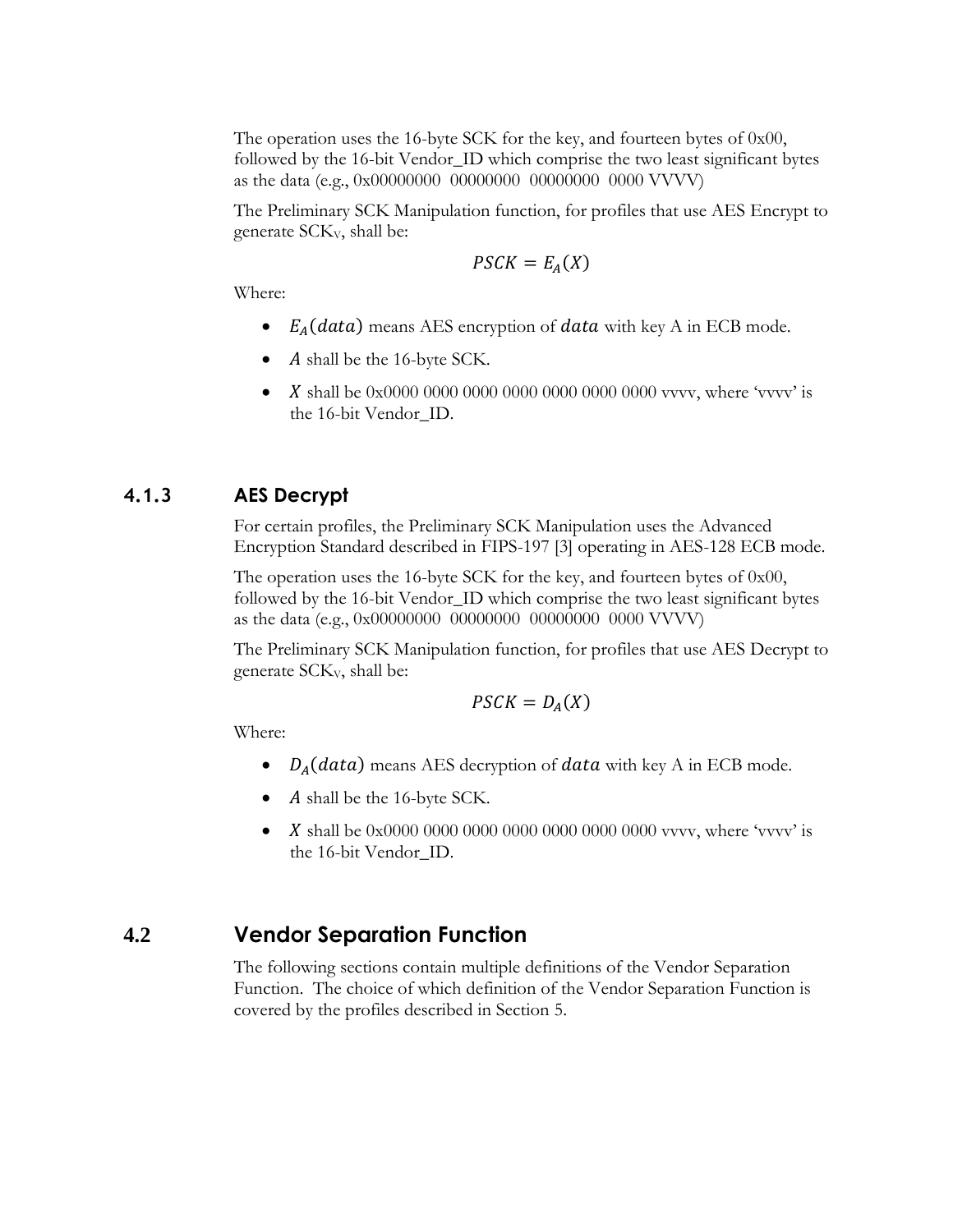#### <span id="page-13-0"></span>**4.2.1 Triple-DES**

For certain profiles, the Vendor Separation Function uses the Triple-DES cipher described in ANSI X9.52 [2] and ETSI TS 103 162 [1] Section 6.1.3 operating in two-key Triple DES mode. When operating on more than 64 bits (the block size of TDES), the Triple-DES cipher shall be used in ECB mode. The key parity bits shall be ignored.

The operation uses the 16-byte Secret Mask Key for the key, and 0x01000000 0000VVVV 02000000 0000VVVV (where VVVV is the 16-bit Vendor\_ID) for the data.

The Vendor Separation Function, used to generate Seedy, shall be:

$$
VSF = D_A(E_B(D_A(X)))
$$

Where:

- $D_A(data)$  means DES decryption of data with key A in ECB mode with parity bits ignored
- $E_B(data)$  means DES encryption of data with key B in ECB mode with parity bits ignored
- $\bullet$  A shall be most-significant 64 bits of the 16-byte Secret Mask Key.
- B shall be the least-significant 64 bits of the 16-byte Secret Mask Key.
- *X* shall be 0x0100 0000 0000 vvvv 0200 0000 0000 vvvv, where 'vvvv' is the 16-bit Vendor\_ID.

#### <span id="page-13-1"></span>**4.2.2 AES Encrypt**

For certain profiles, the Vendor Separation Function uses the Advanced Encryption Standard described in FIPS-197 [3] operating in AES-128 ECB mode.

The operation uses the 16-byte Secret Mask Key for the key, and fourteen bytes of 0x00, followed by the 16-bit Vendor\_ID which comprise the two least significant bytes as the data (e.g., 0x00000000 00000000 00000000 0000 VVVV).

The Vendor Separation Function, for profiles that use AES Encrypt to generate Seed<sub>v</sub>, shall be:

$$
VSF = E_A(X)
$$

Where:

- $E_A(data)$  means AES encryption of data with key A in ECB mode
- A shall be the 16-byte Secret Mask Key.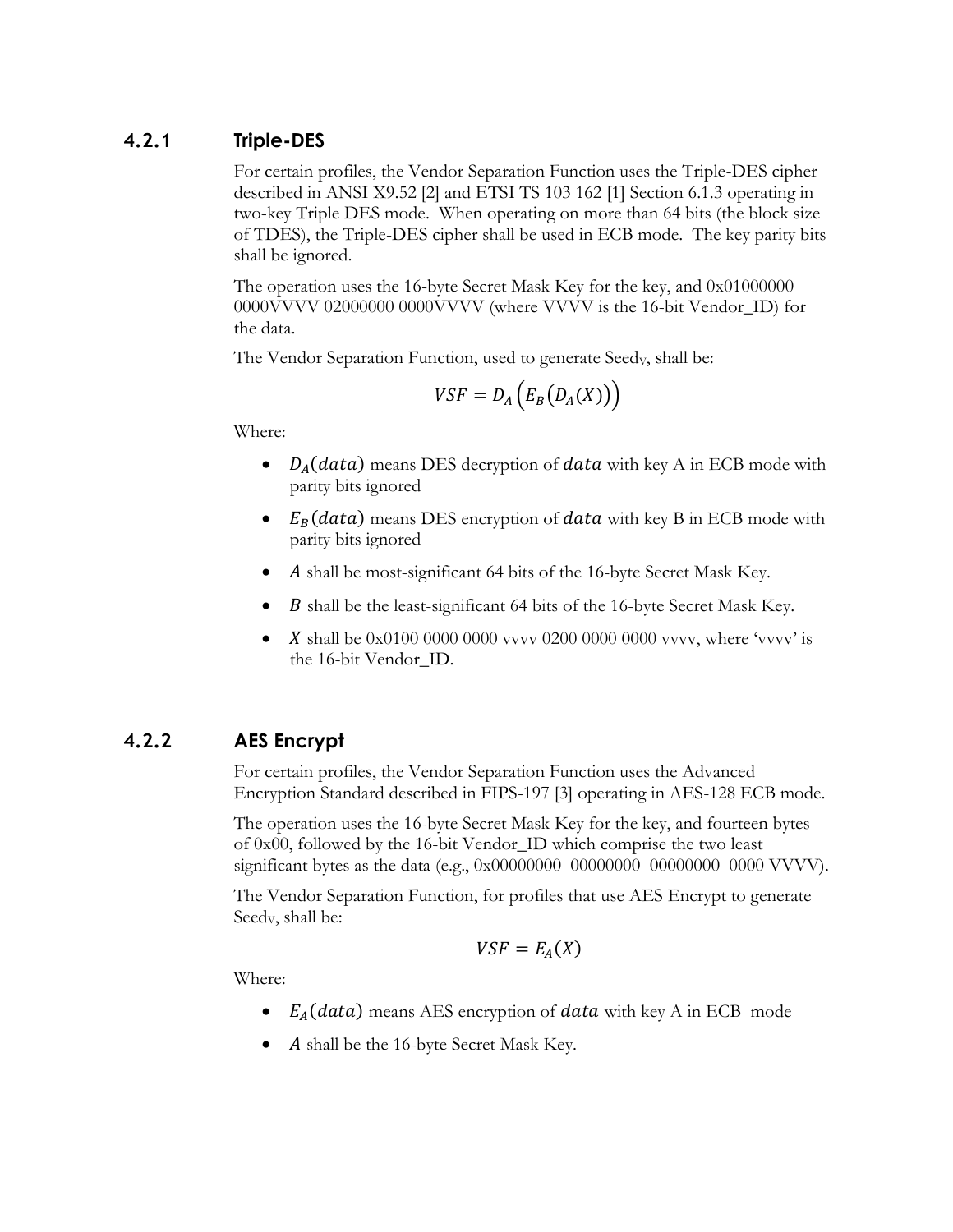• shall be 0x0000 0000 0000 0000 0000 0000 0000 vvvv, where 'vvvv' is the 16-bit Vendor\_ID.

#### <span id="page-14-0"></span>**4.2.3 AES Decrypt**

For certain profiles, the Vendor Separation Function uses the Advanced Encryption Standard described in FIPS-197 [3] operating in AES-128 ECB mode.

The operation uses the 16-byte Secret Mask Key for the key, and fourteen bytes of 0x00, followed by the 16-bit Vendor\_ID which comprise the two least significant bytes as the data (e.g., 0x00000000 00000000 00000000 0000 VVVV).

The Vendor Separation Function, for profiles that use AES Decrypt to generate Seed<sub>v</sub>, shall be:

$$
VSF = D_A(X)
$$

Where:

- $D_A(data)$  means AES decryption of data with key A in ECB mode
- A shall be the 16-byte Secret Mask Key.
- shall be 0x0000 0000 0000 0000 0000 0000 0000 vvvv, where 'vvvv' is the 16-bit Vendor\_ID.

## <span id="page-14-1"></span>**4.3 Final Root Key Derivation Function**

The following sections contain multiple definitions of the Final Root Key Derivation Function. The choice of which definition of the Final Root Key Derivation Function is covered by the profiles described in Section [5.](#page-18-0)

#### <span id="page-14-2"></span>**4.3.1 Triple-DES**

For certain profiles, the Final Root Key Derivation Function uses the Triple-DES cipher described in ANSI X9.52 [2] and ETSI TS 103 162 [1] Section 6.1.3 operating in two-key Triple DES mode, with a final XOR operation. When operating on more than 64 bits (the block size of TDES), the Triple-DES cipher shall be used in ECB mode. The key parity bits shall be ignored.

The operation uses the 16-byte  $SCK<sub>V</sub>$  for the key, and the data for the operation is Seed<sub>v</sub>.

The Final Root Key Derivation Function, used to generate  $\text{Modk}_v$ , shall be:

$$
FRKD = \left(D_A\left(E_B(D_A(X))\right)\right) \oplus X
$$

Where: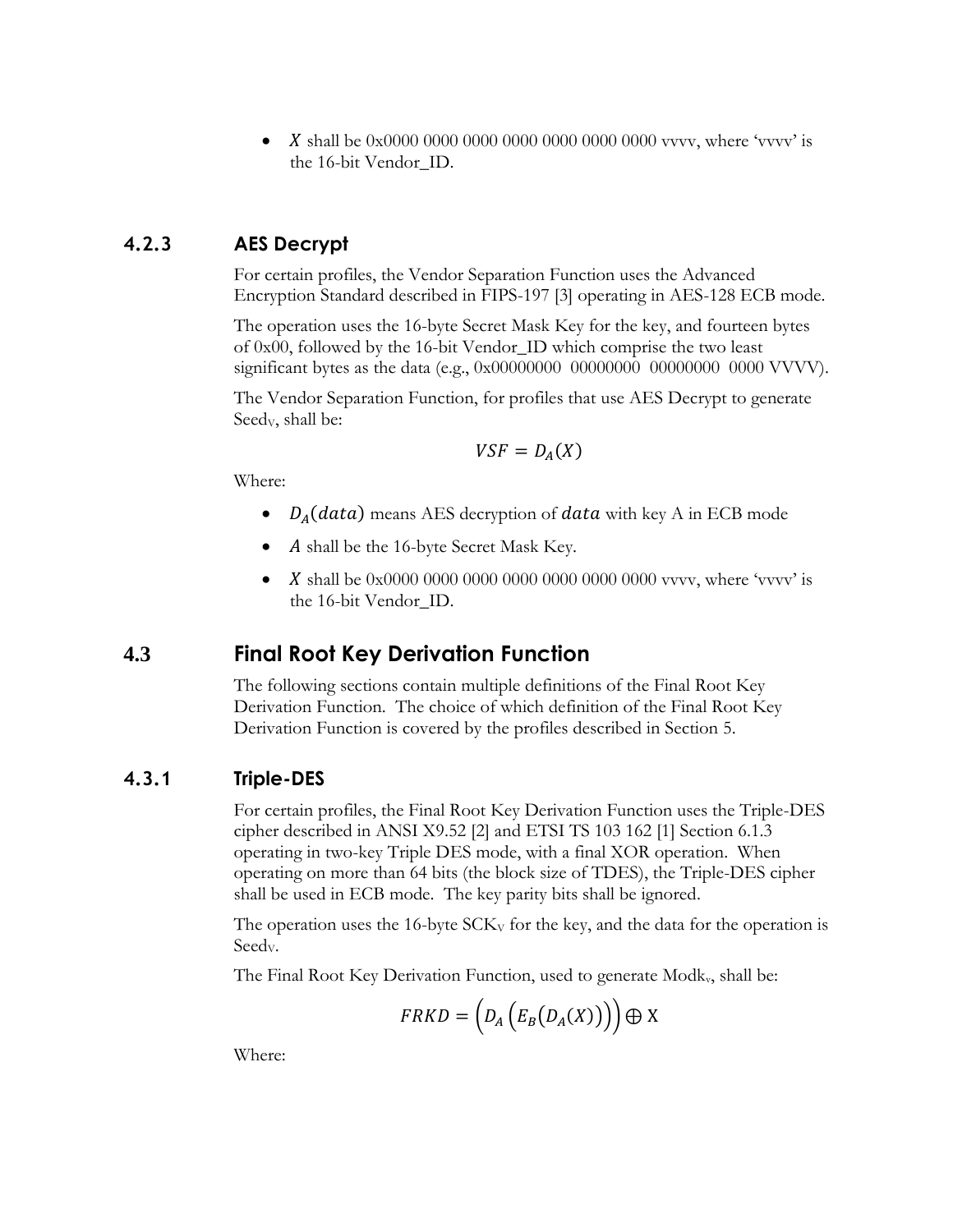- $D_A(data)$  means DES decryption of data with key A in ECB mode with parity bits ignored
- $E_B(data)$  means DES encryption of data with key B in ECB mode with parity bits ignored
- A shall be most-significant 64 bits of the 16-byte  $SCK_v$ .
- $B$  shall be the least-significant 64 bits of the 16-byte SCK<sub>V</sub>.
- $X$  shall be Seedy.
- ⊕ means the bitwise exclusive-or operation

#### <span id="page-15-0"></span>**4.3.2 AES Encrypt**

For certain profiles, the Final Root Key Derivation Function uses the Advanced Encryption Standard described in FIPS-197 [3] operating in AES-128 ECB mode, with a final XOR operation.

The operation uses the 16-byte  $SCK<sub>V</sub>$  for the key, and Seed<sub>V</sub> for the data, with the result XORed with Seed<sub>v</sub>

The Final Root Key Derivation Function, for profiles that use AES Encrypt to generate Modk<sub>v</sub>, shall be:

$$
FRKD = (E_A(X)) \oplus X
$$

Where:

- $E(data)$  means AES encryption of data with key A in ECB mode
- $\overline{A}$  shall be the 16-byte SCK<sub>V</sub>.
- $X$  shall be Seedy.
- ⊕ means the bitwise exclusive-or operation

#### <span id="page-15-1"></span>**4.3.3 AES Decrypt**

For certain profiles, the Final Root Key Derivation Function uses the Advanced Encryption Standard described in FIPS-197 [3] operating in AES-128 ECB mode, with a final XOR operation.

The operation uses the 16-byte  $SCK<sub>V</sub>$  for the key, and Seed<sub>V</sub> for the data, with the result XORed with Seed<sub>v</sub>

The Final Root Key Derivation Function, for profiles that use AES Decrypt to generate Modk<sub>v</sub>, shall be:

$$
FRKD = (D_A(X)) \oplus X
$$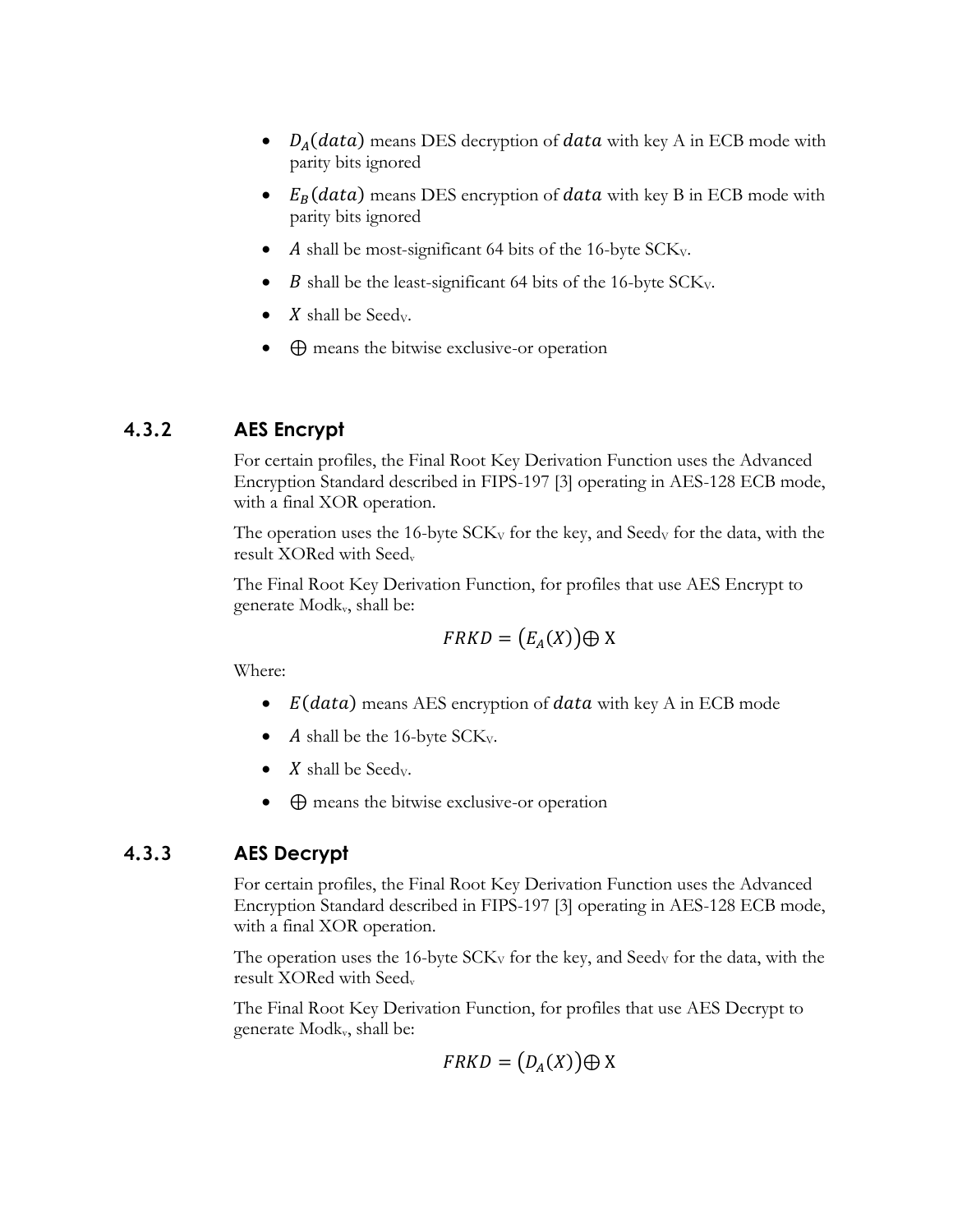Where:

- $D_A(data)$  means AES decryption of data with key A in ECB mode
- A shall be the 16-byte  $SCK_v$ .
- $X$  shall be Seedy.
- ⊕ means the bitwise exclusive-or operation

## <span id="page-16-0"></span>**4.4 Module Key Derivation Function**

The following sections contain multiple definitions of the Additional Root Key Derivation Function. Certain profiles described in Section [5](#page-18-0) include an Module Key Derivation. The choice of which definition of the Module Key Derivation Function, if any, is covered by the profiles described in Section [5.](#page-18-0)

#### <span id="page-16-1"></span>**4.4.1 Triple-DES**

For certain profiles, the Additional Root Key Derivation Function uses the Triple-DES cipher described in ANSI X9.52 [2] and ETSI TS 103 162 [1] Section 6.1.3 operating in two-key Triple DES mode. When operating on more than 64 bits (the block size of TDES), the Triple-DES cipher shall be used in ECB mode. The key parity bits shall be ignored.

The operation uses the 16-byte Modk<sup>v</sup> for the key, and 0x01000000 000000MM 0200000000 000000MM (where MM is the 8-bit Module\_ID) for the data.

The Module Key Derivation Function, used to generate  $K_3$ , shall be:

$$
MKD = D_A \left( E_B \big( D_A(X) \big) \right)
$$

Where:

- $D_A(data)$  means DES decryption of data with key A in ECB mode with parity bits ignored
- $E_B(data)$  means DES encryption of data with key B in ECB mode with parity bits ignored
- A shall be most-significant 64 bits of the 16-byte  $\text{Modk}_v$ .
- B shall be the least-significant 64 bits of the 16-byte Modk<sub>v</sub>.
- *X* shall be 0x01000000 0000000MM 0200000000 0000000MM (where MM is the 8-bit Module\_ID).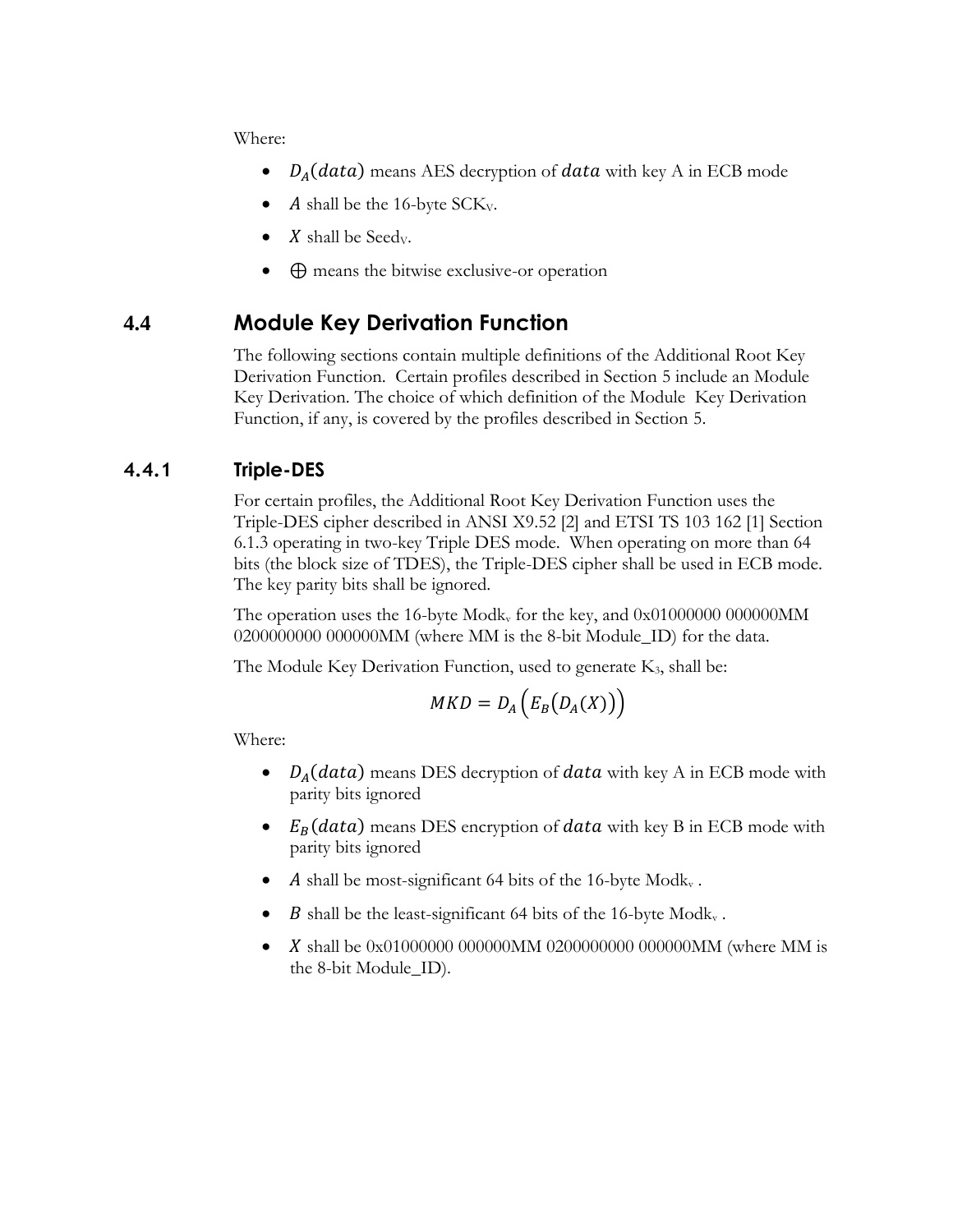#### <span id="page-17-0"></span>**4.4.2 AES Encrypt**

For certain profiles, the Module Key Derivation Function uses the Advanced Encryption Standard described in FIPS-197 [3] operating in AES-128 ECB mode.

The operation uses the 16-byte  $Modk_v$  for the key, and  $Module$  ID for the data.

The Module Key Derivation Function, for profiles that use AES Encrypt to generate K3, shall be:

$$
MKD=E_A(X)
$$

Where:

- $E_A(data)$  means AES encryption of data with key A in ECB mode
- $\boldsymbol{A}$  shall be the 16-byte Modk<sub>v</sub>.
- shall be the 0x0000 0000 0000 0000 0000 0000 0000 00MM (where MM is the 8-bit Module\_ID).

#### <span id="page-17-1"></span>**4.4.3 AES Decrypt**

For certain profiles, the Module Key Derivation Function uses the Advanced Encryption Standard described in FIPS-197 [3] operating in AES-128 ECB mode.

The operation uses the 16-byte  $Modk_v$  for the key, and  $Module$  ID for the data.

The Module Key Derivation Function, for profiles that use AES Decrypt to generate  $K_3$ , shall be:

$$
MKD=D_A(X)
$$

Where:

- $D_A(data)$  means AES decryption of data with key A in ECB mode
- A shall be the 16-byte Modk<sub>v</sub>.
- shall be the 0x0000 0000 0000 0000 0000 0000 0000 00MM (where MM is the 8-bit Module\_ID).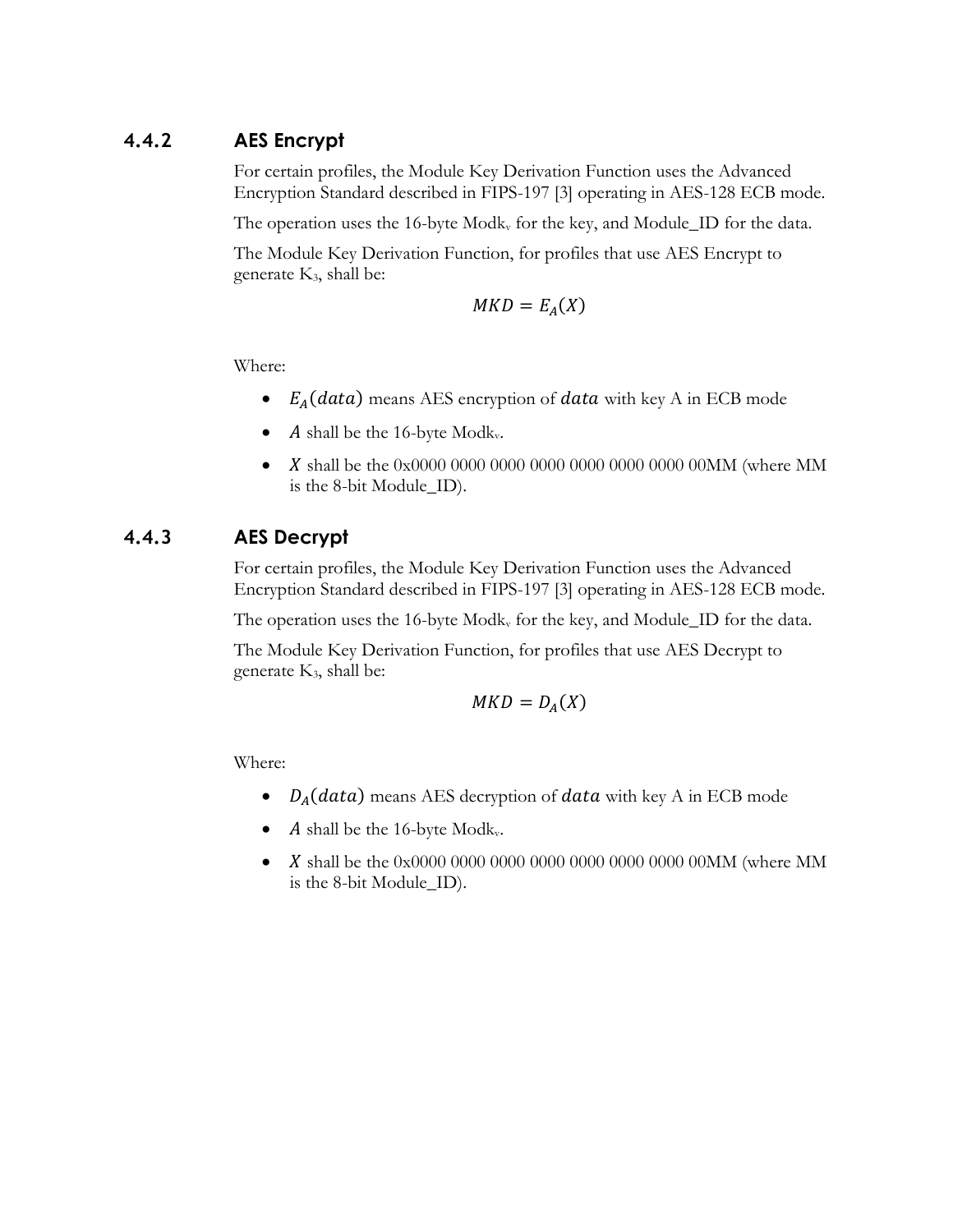# <span id="page-18-0"></span>**5 Profiles**

## <span id="page-18-1"></span>**5.1 Summary**

Table 1 below shows the base profile and the additional profiles in this standard. Note: Particular implementations may support more than one profile.

| Profile                                                                               | Preliminary<br><b>SCK</b><br>Manipulation<br>Function | Vendor<br>Separation<br>Function    | <b>Final Root Key</b><br>Derivation<br>Function | <b>Module Key</b><br>Derivation<br>Function |
|---------------------------------------------------------------------------------------|-------------------------------------------------------|-------------------------------------|-------------------------------------------------|---------------------------------------------|
| Profile $0-$<br><b>Base Profile</b>                                                   | Not Explicitly<br>Defined                             | <b>Not</b><br>Explicitly<br>Defined | Not Explicitly<br>Defined                       | Not Explicitly<br>Defined                   |
| Profile $1-$<br><b>Triple DES</b><br>Profile                                          | <b>T-DES</b>                                          | <b>T-DES</b>                        | <b>T-DES</b>                                    | n/a                                         |
| Profile 1a -<br><b>Triple DES</b><br>Profile with<br><b>Module Key</b><br>Derivation  | <b>T-DES</b>                                          | <b>T-DES</b>                        | <b>T-DES</b>                                    | T-DES                                       |
| Profile 2-<br><b>AES Profile</b>                                                      | <b>AES</b> Encrypt                                    | <b>AES</b><br>Encrypt               | AES Encrypt                                     | n/a                                         |
| Profile 2a -<br><b>AES</b> Encrypt<br>Profile with<br><b>Module Key</b><br>Derivation | AES Encrypt                                           | <b>AES</b><br>Encrypt               | <b>AES</b> Encrypt                              | <b>AES</b> Encrypt                          |
| Profile 2b-<br><b>AES</b> Decrypt<br>Profile with<br><b>Module Key</b><br>Derivation  | <b>AES</b> Decrypt                                    | <b>AES</b><br>Decrypt               | <b>AES</b> Decrypt                              | <b>AES</b> Decrypt                          |

**Table 1 - Profiles**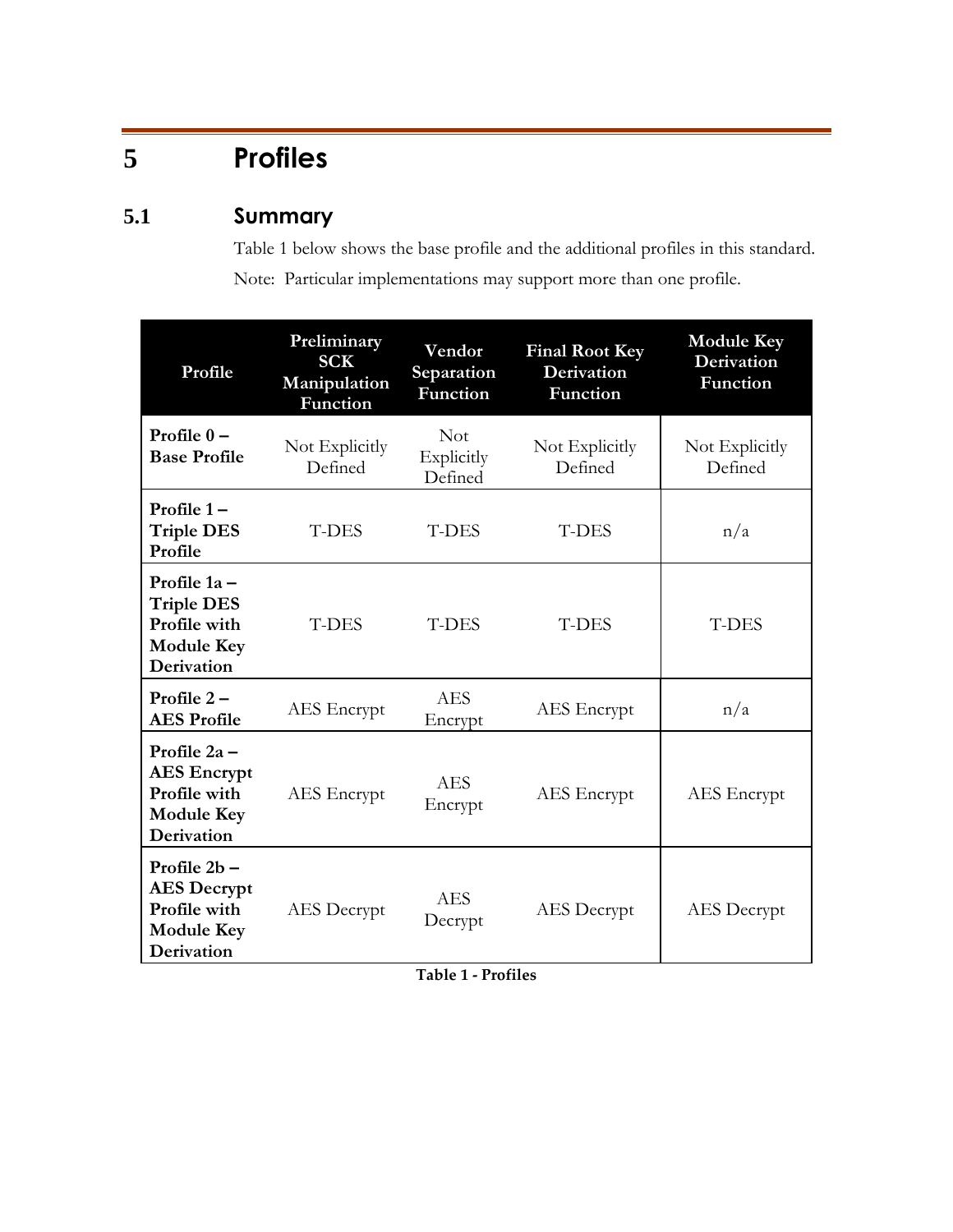## <span id="page-19-0"></span>**5.2 Profile 0 – Base Profile**

Devices that comply with Profile 0, the Base Profile, shall comply with the normative requirements in Section [3,](#page-10-0) and may comply with other aspects of this standard. Profile 0 is a 'base' profile, and devices that comply with the other profiles comply with Profile 0 by definition.

## <span id="page-19-1"></span>**5.3 Profile 1 – Triple DES Profile**

Devices that comply with Profile 1, the Triple DES Profile, shall comply with the normative requirement of Profile 0, see section [5.1,](#page-18-1) and shall comply with the normative requirements of the following:

- Section [4.1.1,](#page-11-2) requiring use of Triple-DES for the Preliminary SCK Manipulation Function;
- Section [4.2.1,](#page-13-0) requiring use of Triple-DES for the Vendor Separation Function; and
- Section [4.3.1,](#page-14-2) requiring use of Triple-DES for the Final Root Key Derivation Function.
- Vendor\_ID shall be 16 bits.
- $K_3$  is defined to be Modk<sub>v</sub>.

## <span id="page-19-2"></span>**5.4 Profile 1A – Triple DES Profile with Module Key Derivation**

Devices that comply with Profile 1A, the Triple DES Profile with Module Key Derivation, shall comply with the normative requirements of Profile 1 (see section [5.3\)](#page-19-1) to the extent that Profile 1 is not in conflict with the following, and shall comply with the normative requirements set forth below.

- Section 4.4.1, requiring the use of Triple-DES for the Module Key Derivation Function;  $K_3$  is calculated (not defined as in Profile 1)
- Module\_ID shall be 8 bits.

## <span id="page-19-3"></span>**5.5 Profile 2 – AES Profile**

Devices that comply with Profile 2, the AES Profile, shall comply with the normative requirement of Profile 0, see section [5.1,](#page-18-1) and shall comply with the normative requirements of the following:

- Section [4.1.2,](#page-11-3) requiring use of AES Encrypt for the Preliminary SCK Manipulation Function;
- Section [4.2.2,](#page-13-1) requiring use of AES Encrypt for the Vendor Separation Function; and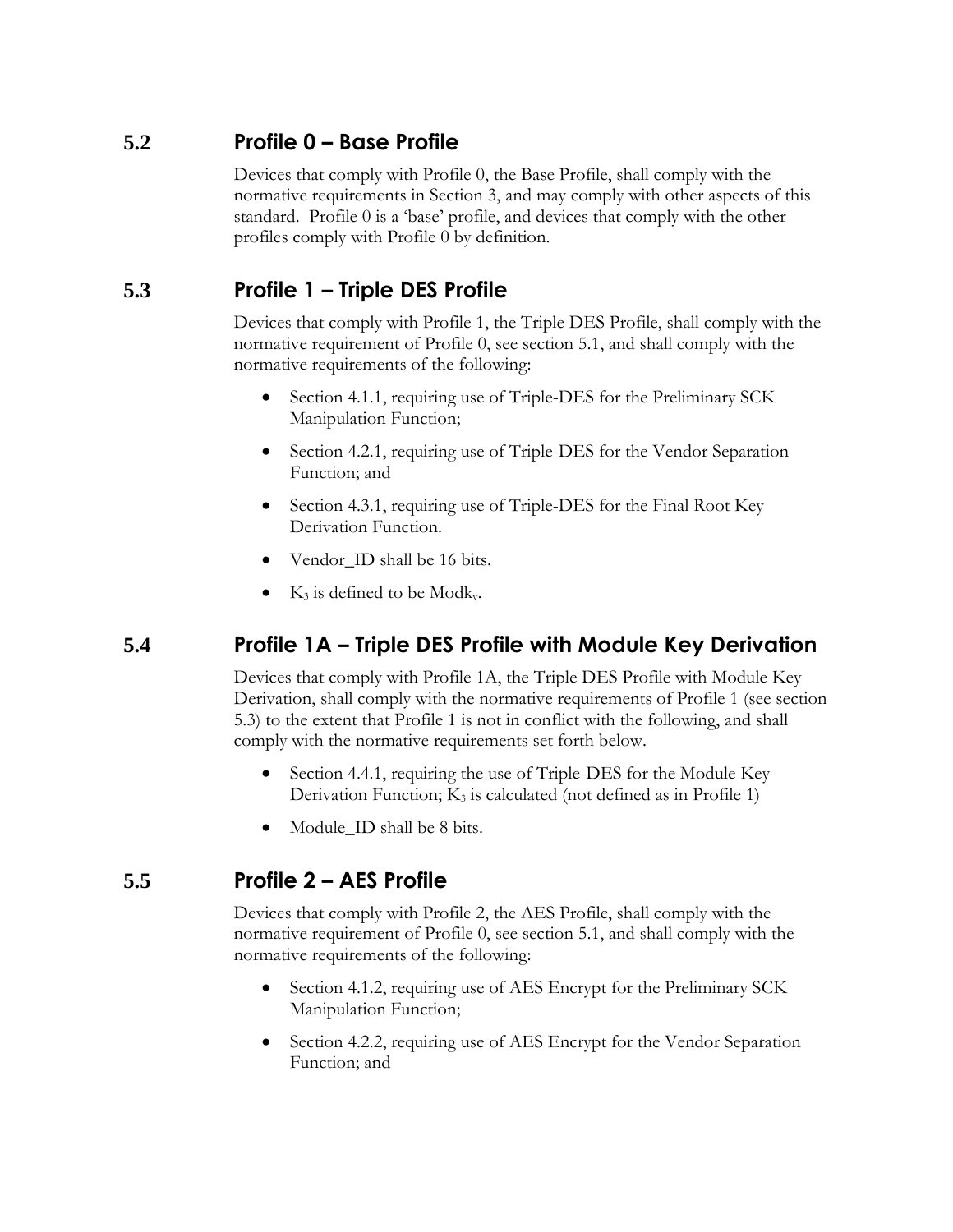- Section [4.3.2,](#page-15-0) requiring use of AES Encrypt for the Final Root Key Derivation Function.
- Vendor\_ID shall be 16 bits.
- $K_3$  is defined to be Modk<sub>v</sub>.

## <span id="page-20-0"></span>**5.6 Profile 2A – AES Encrypt Profile with Module Key Derivation**

Devices that comply with Profile 2A, the AES Encrypt Profile with Module Key Derivation, shall comply with the normative requirements of Profile 2 (see section [5.5\)](#page-19-3) to the extent that Profile 2 is not in conflict with the following, and shall comply with the normative requirements set forth below:

- Section [4.4.2,](#page-17-0) requiring the use of AES Encrypt for the Module Key Derivation Function; K<sub>3</sub> is calculated (not defined as in Profile 2).
- Module\_ID shall be 8 bits.

## <span id="page-20-1"></span>**5.7 Profile 2B – AES Decrypt Profile with Module Key Derivation**

Devices that comply with Profile 2B, the AES Decrypt Profile with Module Key Derivation, shall comply with the normative requirements of Profile 2 (see section [5.5\)](#page-19-3) to the extent that Profile 2 is not in conflict with the following, and shall comply with the normative requirements set forth below:

- Section [4.1.2](#page-11-3)[4.1.3,](#page-12-0) requiring use of AES Decrypt for the Preliminary SCK Manipulation Function;
- Section [4.2.3,](#page-14-0) requiring use of AES Decrypt for the Vendor Separation Function; and
- Section [4.3.2](#page-15-0)[4.3.3,](#page-15-1) requiring use of AES Decrypt for the Final Root Key Derivation Function.
- Section [4.4.3,](#page-17-1) requiring the use of AES Decrypt for the Module Key Derivation Function; K<sub>3</sub> is calculated (not defined as in Profile 2).
- Module ID shall be 8 bits.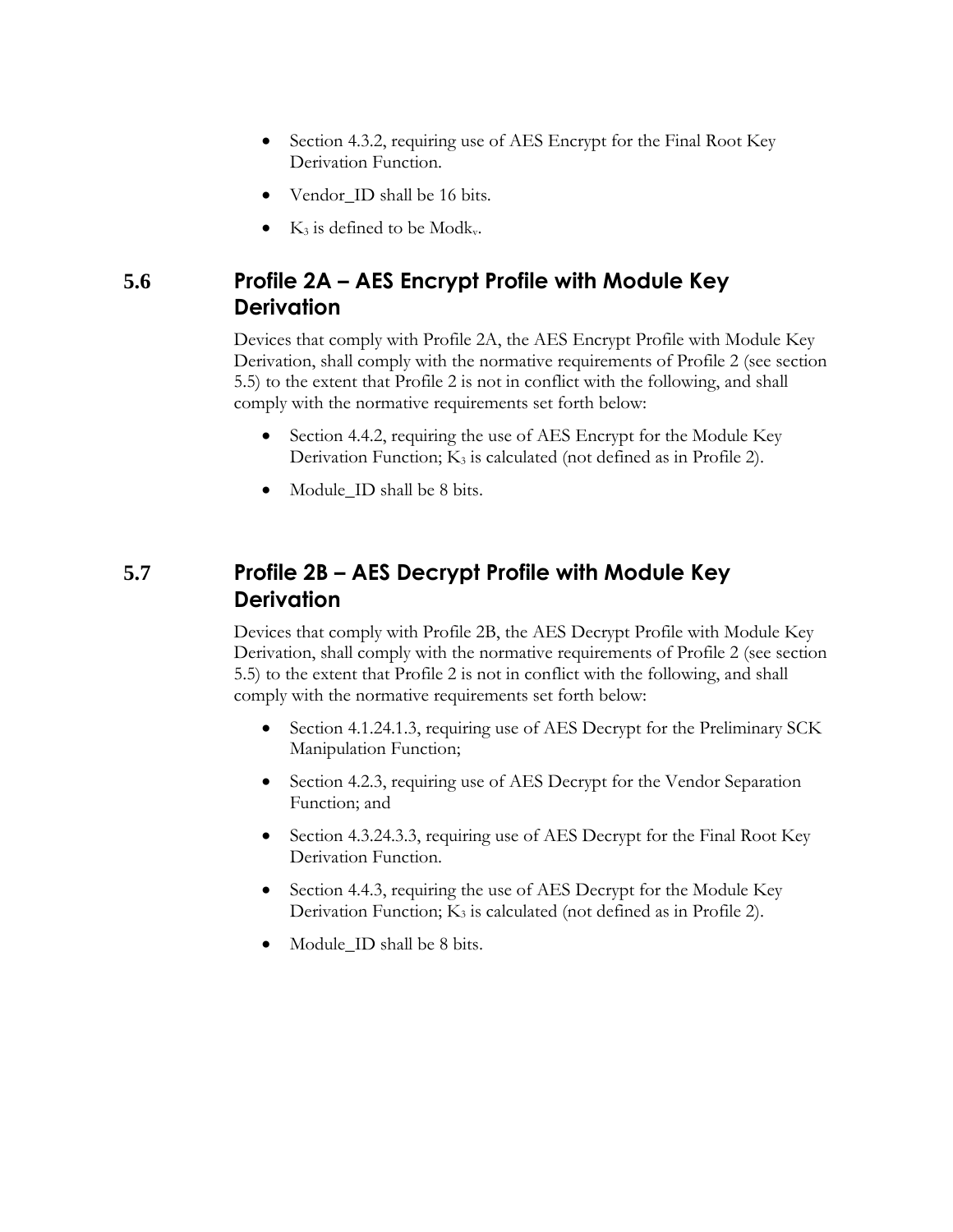## <span id="page-21-0"></span>**6 Test Vectors**

## <span id="page-21-1"></span>**6.1 Root Key Derivation Test Vectors**

When correctly operating in each profile below, calculations on the input values given will yield the output values given. Implementers should verify that implementations correctly yield these values.

Note that the test vectors for each profile have cases that correspond to the various implementations required by ETSI TS 103 162 [1]:  $E_{k_1}(CW)$  may be 64 or 128 bits; CW may be 64 (for CSA descrambling) or 128 (for AES descrambling) bits; the  $K_2$ ,  $K_1$ , Challenge-Response and CW computations may use TDES or AES.

#### <span id="page-21-2"></span>**6.1.1 Profile 0 Operation**

No test vectors for Profile 0 Root Key Derivation are provided, as Profile 0 is not explicitly defined.

#### <span id="page-21-3"></span>**6.1.2 Profile 1 Operation**

| Field                  | Value (hex msb)<br><b>Root Key Computation</b> |                                            |                |                |      |                               |                |    |                |                |                |                |                |                |                |                |
|------------------------|------------------------------------------------|--------------------------------------------|----------------|----------------|------|-------------------------------|----------------|----|----------------|----------------|----------------|----------------|----------------|----------------|----------------|----------------|
|                        |                                                |                                            |                |                |      |                               |                |    |                |                |                |                |                |                |                |                |
| <b>SCK</b>             | 77                                             | 65                                         | 6C             | 63             | 6F   | 6D                            | 65             | 74 | 6F             | 6D             | 79             | 70             | 61             | 72             | 74             | 79             |
| <b>Mask Key</b>        | FO                                             | F1                                         | F2             | F3             | F4   | F5                            | F6             | F7 | F8             | F9             | FA             | FB             | FC             | FD             | FE             | FF             |
| Vendor ID              |                                                | 2A 42                                      |                |                |      |                               |                |    |                |                |                |                |                |                |                |                |
| <b>SCK<sub>v</sub></b> | 8A                                             | 40                                         | B1             | FE             | 49   | 23                            | 1 <sup>C</sup> | 52 | 56             | 7D             | 23             | 6B             | 0D             | AF             | CA             | AF             |
| Seedv                  | 35                                             | FD                                         | 89             | 47             | 57   | B4                            | CO             | 45 | 34             | 80             | F6             | 7F.            | A <sub>3</sub> | 1D             | DB             | 8F             |
| K3                     | 84                                             | D.5                                        |                |                |      | EA 9E E5 75 27 30 93 64 2B D8 |                |    |                |                |                |                | 87             |                | 66 9F CF       |                |
|                        |                                                |                                            |                |                |      | K1 Computation (AES)          |                |    |                |                |                |                |                |                |                |                |
| EK <sub>2</sub>        | 20                                             | 21                                         | 22             | 23             | 2.4  | 2.5                           | 26             | 27 | 28             | 29             |                | 2A 2B 2C       |                | 2D             | 2E             | 2F             |
| K <sub>2</sub>         | 7 <sup>C</sup>                                 | 82                                         | 1D             | 5F             |      | 6A F8                         | 26             | 37 | 2D             | 39             | E5             | 0 <sub>D</sub> | 88             | 4 A            | D <sub>3</sub> | 60             |
| EK1                    | 10                                             | 11                                         | 12             | 13             | 14   | 15                            | 16             | 17 | 18             | 19             | 1A             | 1B             | 1 <sup>C</sup> | 1 D            | 1E             | 1F             |
| K1                     | 4.5                                            | 2A                                         | C2             | C <sub>1</sub> | C944 |                               | 61             | CB | 63             | 45             | 64             | 78             | 71             | 67             | 33             | 54             |
|                        |                                                | <b>CW Computation (Vector 1) (AES/AES)</b> |                |                |      |                               |                |    |                |                |                |                |                |                |                |                |
| <b>ECW</b>             | D <sub>5</sub>                                 | 38                                         | E6             | 01             |      | 74 41                         | 48             |    |                | 8D D2 12 A4    |                | F1             | 69             | <b>7E</b>      | F()            | 52             |
| $\mathbf{C}\mathbf{W}$ | 68                                             | E.1                                        |                |                |      | DA 5B 24 AD 86                |                | 1F | 70             | F9             | $C2$ 43        |                | 3C B5          |                | 9e             | 07             |
|                        |                                                | <b>CW Computation (Vector 2) (AES/CSA)</b> |                |                |      |                               |                |    |                |                |                |                |                |                |                |                |
| <b>ECW</b>             | BC                                             | 96                                         |                |                |      | F2 33 CA 34 6B                |                | 29 | 51             | FF             | 52 50          |                | <b>7F</b>      | 76             | BA             | 6B             |
| $\mathbf{C}\mathbf{W}$ | ВC                                             | FB                                         | B <sub>2</sub> | 69             |      | 13 BA BE                      |                | 8B | 0 <sub>0</sub> | 0 <sub>0</sub> | 0 <sub>0</sub> | 0 <sub>0</sub> | 0 <sub>0</sub> | 0 <sub>0</sub> | 0 <sub>0</sub> | 0 <sub>0</sub> |
|                        |                                                | <b>CW Computation (Vector 3) (AES/CSA)</b> |                |                |      |                               |                |    |                |                |                |                |                |                |                |                |
| <b>ECW</b>             | 24                                             | 0F                                         | 04             | 47             | CO   |                               | 26 A5 FA 40    |    |                | 65             | C9 FC          |                | A8             |                | F6 C1 A0       |                |
| $cw$                   | 68                                             | F.1                                        |                | DA 5B          |      | 24 AD                         | 86             | 1F | 0 <sup>0</sup> | 0 <sub>0</sub> | 0 <sub>0</sub> | 0 <sub>0</sub> | 0 <sub>0</sub> | 0 <sub>0</sub> | 0 <sub>0</sub> | 0 <sub>0</sub> |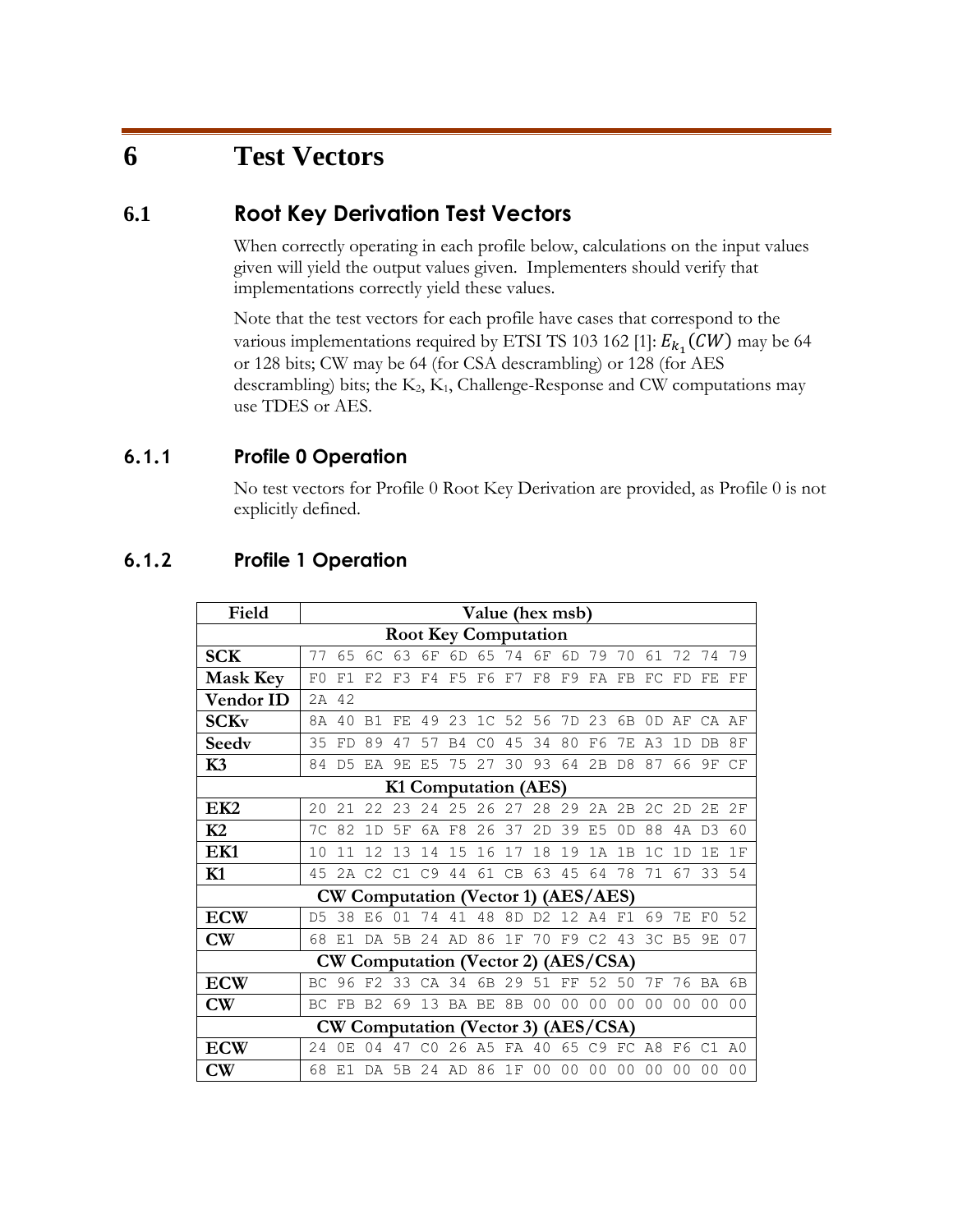|                        |                | <b>Challenge-Response Computation (AES)</b>     |     |                |    |                                           |             |                |       |    |                      |          |    |       |
|------------------------|----------------|-------------------------------------------------|-----|----------------|----|-------------------------------------------|-------------|----------------|-------|----|----------------------|----------|----|-------|
| A                      |                | 59 1D F7 FD 66 D5 78 85 35 15 FC 6E 7B 7A 37 B0 |     |                |    |                                           |             |                |       |    |                      |          |    |       |
| <b>Nonce</b>           | A <sub>0</sub> | A1                                              |     |                |    | A2 A3 A4 A5 A6 A7 A8 A9 AA AB AC AD AE    |             |                |       |    |                      |          |    | AF    |
| $D_a(Nonce)$           | E8             | 39                                              | FB  |                |    | 00 8F 4B 54 5E F7 79 F9 86 C0 74 CE       |             |                |       |    |                      |          |    | 9A    |
|                        |                |                                                 |     |                |    | K1 Computation (TDES)                     |             |                |       |    |                      |          |    |       |
| EK <sub>2</sub>        | 20             | 21                                              | 22  |                |    | 23 24 25 26 27 28 29 2A 2B 2C 2D 2E       |             |                |       |    |                      |          |    | 2F    |
| K2                     | C1             | 6 <sub>B</sub>                                  | F 4 | B <sub>2</sub> | 04 |                                           | 33 98 7D 00 |                | 1E 68 | DF | 54                   | 96       | 0F | 8F    |
| EK1                    | 10             | 11                                              |     |                |    | 12 13 14 15 16 17 18 19 1A 1B             |             |                |       |    |                      | 1C 1D 1E |    | 1F    |
| K1                     | 50             | <b>BD</b>                                       |     |                |    | EB F4 64 8C 13 02 4B 33 23 11 F4 F6 AF DE |             |                |       |    |                      |          |    |       |
|                        |                | <b>CW Computation (Vector 1) (TDES/AES)</b>     |     |                |    |                                           |             |                |       |    |                      |          |    |       |
| <b>ECW</b>             |                | B3 A9 5B 27 DC 86 7E 38 C9 A8 F8 D0 2E F6 26 55 |     |                |    |                                           |             |                |       |    |                      |          |    |       |
| $\mathbf{C}\mathbf{W}$ |                | 68 E1 DA 5B 24 AD 86 1F 70 F9 C2 43 3C B5       |     |                |    |                                           |             |                |       |    |                      |          |    | 9E 07 |
|                        |                | <b>CW Computation (Vector 2) (TDES/CSA)</b>     |     |                |    |                                           |             |                |       |    |                      |          |    |       |
| <b>ECW</b>             |                | 3A 77                                           | C8  |                |    | 80 A4 2A F2 BB                            |             |                |       |    |                      |          |    |       |
| $\mathbf{C}\mathbf{W}$ |                | BC FB B2 69 13 BA BE 8B                         |     |                |    |                                           |             |                |       |    |                      |          |    |       |
|                        |                | <b>CW Computation (Vector 3) (TDES/CSA)</b>     |     |                |    |                                           |             |                |       |    |                      |          |    |       |
| <b>ECW</b>             |                | B3 A9                                           |     |                |    | 5B 27 DC 86 7E 38                         |             |                |       |    |                      |          |    |       |
| $\mathbf{C}\mathbf{W}$ |                | 68 E1 DA 5B 24 AD 86 1F                         |     |                |    |                                           |             |                |       |    |                      |          |    |       |
|                        |                | <b>Challenge-Response Computation (TDES)</b>    |     |                |    |                                           |             |                |       |    |                      |          |    |       |
| A                      |                | E3 A2 C5 14                                     |     |                |    | 7A 45 71 D7                               |             | 1 <sup>C</sup> |       |    | 7E 8F 47 52 54 26 BF |          |    |       |
| Nonce                  |                | A0 A1                                           |     |                |    | A2 A3 A4 A5 A6 A7 A8 A9 AA AB AC AD AE AF |             |                |       |    |                      |          |    |       |
| $D_{a}(\text{None})$   |                | 4C E1 50 53 BE 7C 92 81 1F D3 41 45 30 11 C9    |     |                |    |                                           |             |                |       |    |                      |          |    | 8A    |

## <span id="page-22-0"></span>**6.1.3 Profile 1A Operation**

| Field                  |                |       |                |                |       |        |          |          | Value (hex msb)                            |    |          |         |                |                |       |     |
|------------------------|----------------|-------|----------------|----------------|-------|--------|----------|----------|--------------------------------------------|----|----------|---------|----------------|----------------|-------|-----|
|                        |                |       |                |                |       |        |          |          | <b>Root Key Computation</b>                |    |          |         |                |                |       |     |
| <b>SCK</b>             | 77             | 65    | 6C             | 63             | 6F    | 6D     | 65       |          | 74 6F                                      | 6D | 79       | 70      | 61             | 72             | 74    | 79  |
| <b>Mask Key</b>        | F0             | F1    | F2             | F3             | F4    | F5.    | F6 F7    |          | F8                                         | F9 | FA       | FB      | FC             | FD             | FE.   | FF  |
| Vendor ID              |                | 2A 42 |                |                |       |        |          |          |                                            |    |          |         |                |                |       |     |
| <b>SCK<sub>v</sub></b> | 8 A            | 40    | <b>B1</b>      | FE             |       |        |          |          | 49 23 1C 52 56                             |    | 7D 23    | 6B      | OD             | AF             | CA AF |     |
| Seedv                  | 35             | FD    | 89             | 47             | 57    |        | B4 CO    |          | 45 34 80                                   |    | F6       | 7 E     | A3             | 1D             | DB    | 8F  |
| Module ID              | A <sub>5</sub> |       |                |                |       |        |          |          |                                            |    |          |         |                |                |       |     |
| K <sub>3</sub>         | FF.            | F. 7  |                |                |       |        |          |          | OC DE A9 2D C5 1E D9 82 4A F1 4B 8F A2 D3  |    |          |         |                |                |       |     |
|                        |                |       |                |                |       |        |          |          | K1 Computation (AES)                       |    |          |         |                |                |       |     |
| EK <sub>2</sub>        | 20             | 21    | 22.            | 23             | - 2.4 | 25     |          | 26 27 28 |                                            | 29 | 2A 2B 2C |         |                | 2D             | 2E    | 2 F |
| K2                     |                | 5D    | D1             | D <sub>8</sub> |       | 42 C.5 | AD D1 F5 |          |                                            | FA |          | $1C$ F1 | F3             | 63             | CC.   | 44  |
| EK1                    | 10             | 11    | 12             | 13             | 14    | 15     | 16       | 17       | 18                                         | 19 | 1A       | 1B      | 1 <sup>C</sup> | 1D             | 1 E   | 1 F |
| K1                     | A7             | 41    | 46             | 30             | 49    | C9     |          |          | 1D C1 DA 1C 86 C8                          |    |          |         | 01             | D <sub>2</sub> | 63    | 17  |
|                        |                |       |                |                |       |        |          |          | <b>CW Computation (Vector 1) (AES/AES)</b> |    |          |         |                |                |       |     |
| <b>ECW</b>             | AC             | 43    | D <sub>0</sub> | 60             | 78    | 68     | 9 D      |          | 12 46                                      | 0B | 53       |         | 0A FF          | 3E.            | 09    | E 4 |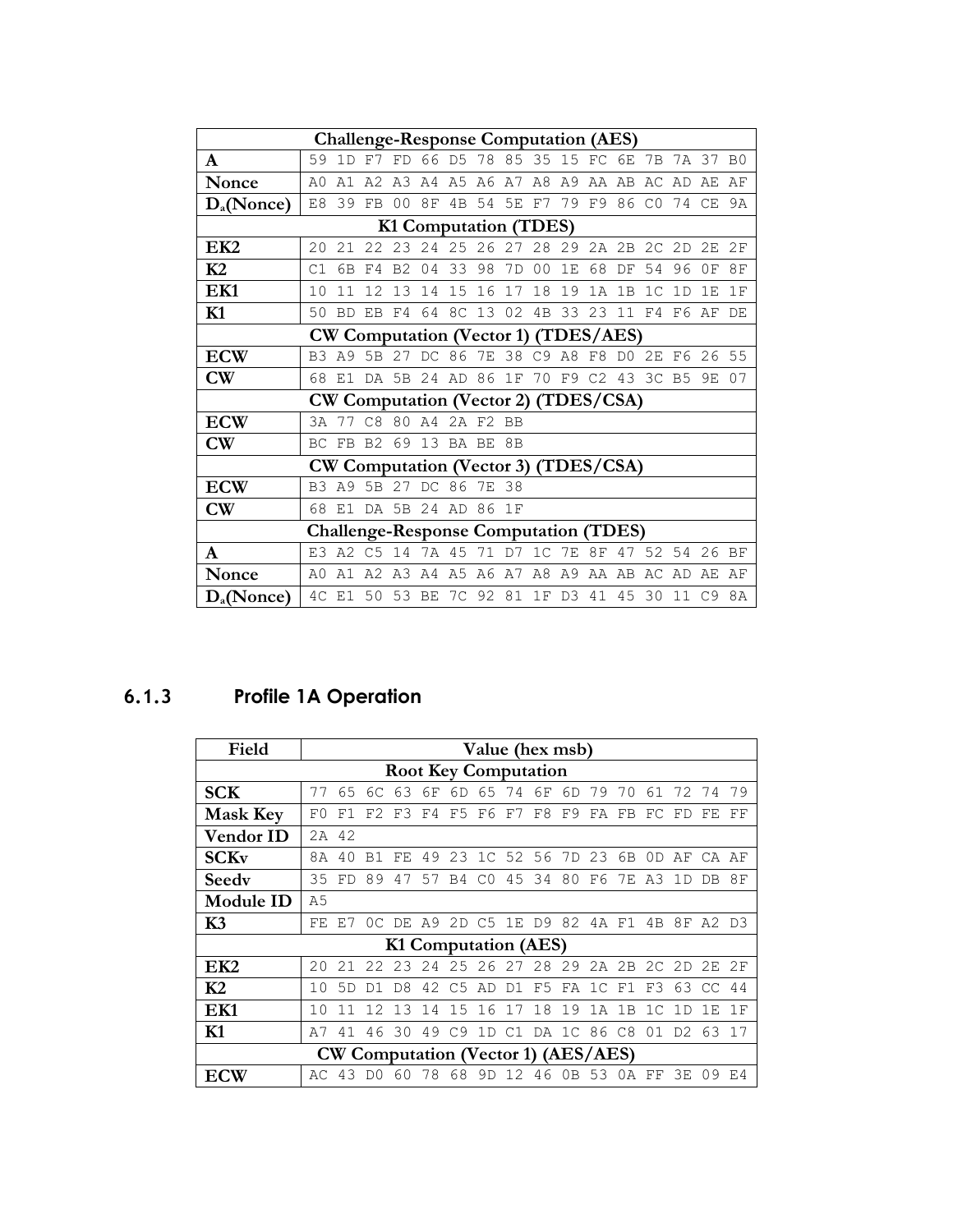| $\mathbf{C}\mathbf{W}$ |    |       |                |    |    | 68 E1 DA 5B 24 AD 86 1F 70 F9 C2 43 3C B5 9E 07 |       |          |       |                |    |          |                |                |                |                 |
|------------------------|----|-------|----------------|----|----|-------------------------------------------------|-------|----------|-------|----------------|----|----------|----------------|----------------|----------------|-----------------|
|                        |    |       |                |    |    | <b>CW Computation (Vector 2) (AES/CSA)</b>      |       |          |       |                |    |          |                |                |                |                 |
| <b>ECW</b>             |    | F6 A0 |                |    |    | 35 EC 73 8A E1 65 0D 88 7D 34 38 A4 48          |       |          |       |                |    |          |                |                |                | 1A              |
| $\mathbf{C}\mathbf{W}$ | BC | FB    | <b>B2</b>      | 69 |    | 13 BA BE 8B 00                                  |       |          |       | 0 <sub>0</sub> | 00 | 00       | 0 <sub>0</sub> | 0 <sub>0</sub> | 0 <sub>0</sub> | 0 <sub>0</sub>  |
|                        |    |       |                |    |    | <b>CW Computation (Vector 3) (AES/CSA)</b>      |       |          |       |                |    |          |                |                |                |                 |
| <b>ECW</b>             |    | 19 D7 |                |    |    | DA 3B 84 9E B3 11 11 06 87 AA 39                |       |          |       |                |    |          |                |                | 6C 34          | BA              |
| $\mathbf{C}\mathbf{W}$ |    | 68 E1 |                |    |    | DA 5B 24 AD 86 1F 00 00 00 00                   |       |          |       |                |    |          | 0 <sub>0</sub> | 00             | 0 <sub>0</sub> | 0 <sub>0</sub>  |
|                        |    |       |                |    |    | <b>Challenge-Response Computation (AES)</b>     |       |          |       |                |    |          |                |                |                |                 |
| A                      | 8E |       |                |    |    | 18 23 A6 2C 06 B0 C5 50                         |       |          |       | 3F FB          |    | 34       | 48             |                | DB BE          | ΕF              |
| Nonce                  | A0 | A1    |                |    |    | A2 A3 A4 A5 A6 A7 A8 A9 AA AB                   |       |          |       |                |    |          | AC             | AD             | AЕ             | ΑF              |
| $D_a(Nonce)$           | 49 | 55    |                |    |    | 02 8B DA 07 F9 6D B8 EE B9 B3 C4                |       |          |       |                |    |          |                | 9e             | <b>B1</b>      | F7              |
|                        |    |       |                |    |    | K1 Computation (TDES)                           |       |          |       |                |    |          |                |                |                |                 |
| EK <sub>2</sub>        | 20 | 21    | 22             | 23 | 24 | 25                                              |       | 26 27    | 28    |                |    | 29 2A 2B | 2 <sup>c</sup> | 2D             | 2E             | $2\,\mathrm{F}$ |
| K2                     | 18 | C4    |                |    |    | F9 69 C5 DC A1 C4 96 D5 F9                      |       |          |       |                |    | D5       | 08             | 82             |                | 5A CC           |
| EK1                    | 10 | 11    | 12             | 13 | 14 | 15                                              | 16 17 |          | 18    | 19             | 1A | 1B       | 1 <sup>C</sup> | 1D             | 1E             | 1F              |
| K1                     | 28 | 4D    | 0F             | 68 | 37 |                                                 |       | EA 32 94 | 49    | F1             | 43 | 80       | 5A             | 1D             | 50             | 87              |
|                        |    |       |                |    |    | <b>CW Computation (Vector 1) (TDES/AES)</b>     |       |          |       |                |    |          |                |                |                |                 |
| <b>ECW</b>             | ЕA | 09    | F2             |    |    | 7B E2 76 99                                     |       |          | 44 F3 | 80             |    | E1 AF    | 89             | 3B             | 85             | 34              |
| $\mathbf{C}\mathbf{W}$ |    |       |                |    |    | 68 E1 DA 5B 24 AD 86 1F 70 F9 C2 43 3C B5       |       |          |       |                |    |          |                |                | 9e             | 07              |
|                        |    |       |                |    |    | <b>CW Computation (Vector 2) (TDES/CSA)</b>     |       |          |       |                |    |          |                |                |                |                 |
| <b>ECW</b>             |    |       |                |    |    | 6A CC 69 8E 4F B0 55 33                         |       |          |       |                |    |          |                |                |                |                 |
| $\mathbf{C}\mathbf{W}$ |    |       |                |    |    | BC FB B2 69 13 BA BE 8B                         |       |          |       |                |    |          |                |                |                |                 |
|                        |    |       |                |    |    | <b>CW Computation (Vector 3) (TDES/CSA)</b>     |       |          |       |                |    |          |                |                |                |                 |
| <b>ECW</b>             |    |       | EA 09 F2 7B E2 |    |    | 76 99 44                                        |       |          |       |                |    |          |                |                |                |                 |
| $\mathbf{C}\mathbf{W}$ | 68 | E1    |                |    |    | DA 5B 24 AD 86 1F                               |       |          |       |                |    |          |                |                |                |                 |
|                        |    |       |                |    |    | <b>Challenge-Response Computation (TDES)</b>    |       |          |       |                |    |          |                |                |                |                 |
| A                      |    |       |                |    |    | DA C3 8D 1C BA C1 44 AA 15 D5 A2 D2 31 78 A4 E6 |       |          |       |                |    |          |                |                |                |                 |
| Nonce                  | A0 | A1    |                |    |    | A2 A3 A4 A5 A6 A7 A8 A9 AA AB AC AD AE AF       |       |          |       |                |    |          |                |                |                |                 |
| $D_a(Nonce)$           |    |       |                |    |    | 5A 51 4E 3E AO 9F F9 7B CO 24 3E D1 8C F1 E9 88 |       |          |       |                |    |          |                |                |                |                 |

## <span id="page-23-0"></span>**6.1.4 Profile 2 Operation**

| Field                  |         | Value (hex msb)<br><b>Root Key Computation</b> |                                                 |  |  |  |  |  |  |  |  |  |  |  |  |
|------------------------|---------|------------------------------------------------|-------------------------------------------------|--|--|--|--|--|--|--|--|--|--|--|--|
|                        |         |                                                |                                                 |  |  |  |  |  |  |  |  |  |  |  |  |
| <b>SCK</b>             |         |                                                | 77 65 6C 63 6F 6D 65 74 6F 6D 79 70 61 72 74 79 |  |  |  |  |  |  |  |  |  |  |  |  |
| <b>Mask Key</b>        |         |                                                | FO F1 F2 F3 F4 F5 F6 F7 F8 F9 FA FB FC FD FE FF |  |  |  |  |  |  |  |  |  |  |  |  |
| <b>Vendor ID</b>       | $2A$ 42 |                                                |                                                 |  |  |  |  |  |  |  |  |  |  |  |  |
| <b>SCK<sub>v</sub></b> |         |                                                | D4 54 OB A3 97 57 EF 40 E7 2E 03 8A 1F 2D 2C 88 |  |  |  |  |  |  |  |  |  |  |  |  |
| Seedy                  |         |                                                | 4D B0 F4 D5 A1 2E 3E 00 CC FD 9B C7 B7 3B 52 B7 |  |  |  |  |  |  |  |  |  |  |  |  |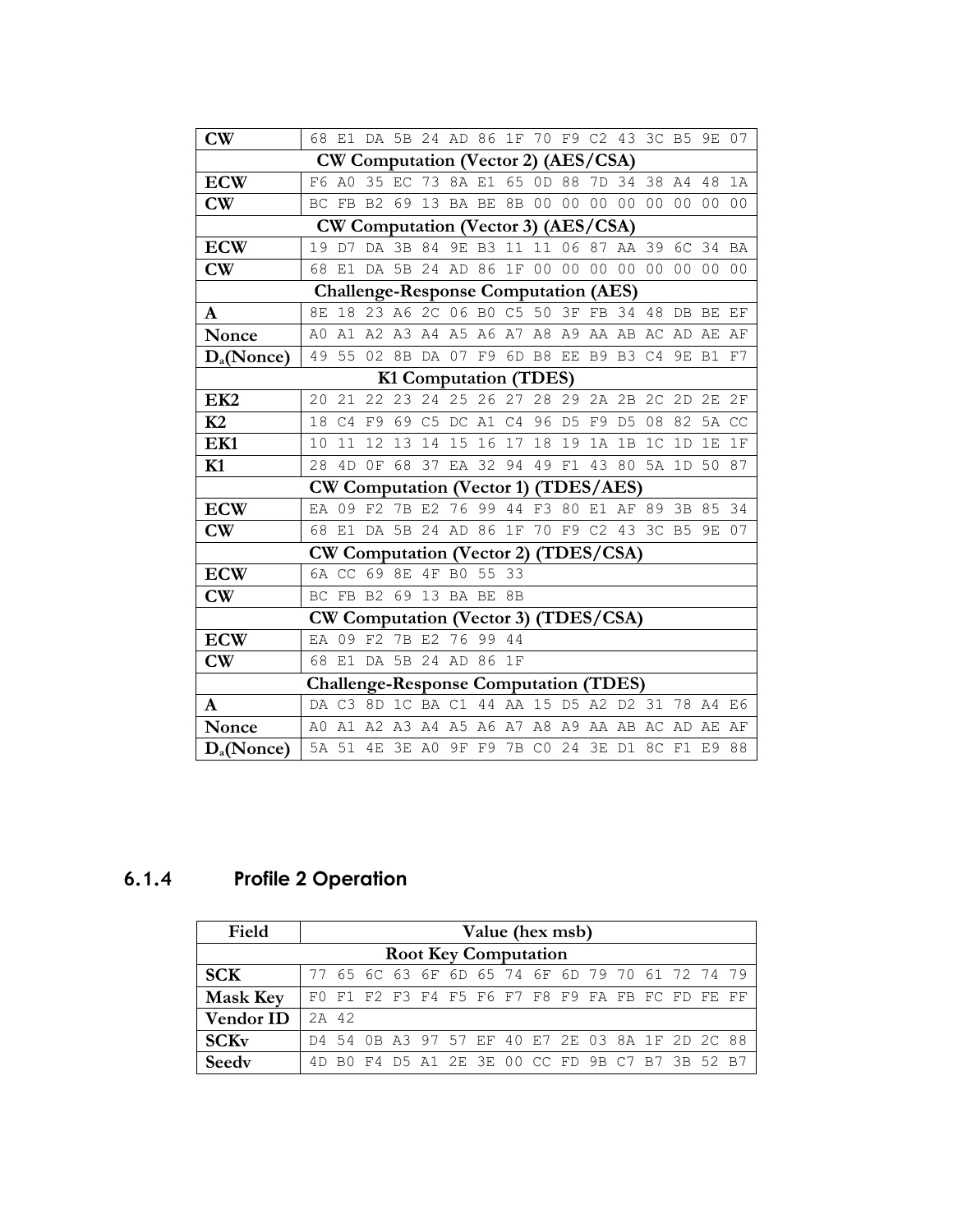| K <sub>3</sub>         | E3             | 91             | 61             |                |                 | 63 F1 E4 E0 D7 75 3A CC 77 BE                |          |                 |                |                |                 |                |                | C6             | 6F             | 3B             |
|------------------------|----------------|----------------|----------------|----------------|-----------------|----------------------------------------------|----------|-----------------|----------------|----------------|-----------------|----------------|----------------|----------------|----------------|----------------|
|                        |                |                |                |                |                 | K1 Computation (AES)                         |          |                 |                |                |                 |                |                |                |                |                |
| EK <sub>2</sub>        | 20             | 21             | 22             | 23             | 24              | 25                                           | 26       | 27              | 28             | 29             | 2A              | 2B             | 2 <sup>c</sup> | 2D             | 2E             | 2F             |
| K <sub>2</sub>         | FA             | A3             | 62             | 9 <sub>B</sub> | 21              | A6                                           | 7B       | 1B              | <b>BB</b>      | 85             | <b>BB</b>       | C1             | 9E             | D <sub>5</sub> | F1             | 25             |
| EK1                    | 10             | 11             | 12             | 13             | 14              | 15                                           | 16       | 17              | 18             | 19             | 1A              | 1B             | 1 <sup>C</sup> | 1D             | 1E             | 1F             |
| K1                     | E7             | D <sub>3</sub> | 6B             | 20             | 28              | 41                                           | 64       |                 | 46 CA          | 6E             | 04              | C <sub>2</sub> | 4A             | 51             | F1             | 42             |
|                        |                |                |                |                |                 | <b>CW Computation (Vector 1) (AES)</b>       |          |                 |                |                |                 |                |                |                |                |                |
| <b>ECW</b>             | 5F             | 5F             | 40             | 3A             | E2              | 60                                           | CD       | 2B              | 6 <sub>B</sub> | 62             | 81              | 0D             | 18             | F9             | 65             | 03             |
| $\mathbf{C}\mathbf{W}$ | 68             | E1             |                |                |                 | DA 5B 24 AD 86                               |          | $1\,\mathrm{F}$ | 70             | F9             | C <sub>2</sub>  | 43             | 3C             | B <sub>5</sub> | 9E             | 07             |
|                        |                |                |                |                |                 | <b>CW Computation (Vector 2) (AES/CSA)</b>   |          |                 |                |                |                 |                |                |                |                |                |
| <b>ECW</b>             | B1             | D <sub>0</sub> | 02             | F <sub>4</sub> | 01              | 1 F                                          | AD       | 40              | 37             | 9Ε             | 9Ε              | C7             | 1 <sup>C</sup> | 1A             | D3             | 9Ε             |
| $\mathbf{C}\mathbf{W}$ | <b>BC</b>      | FB             | B <sub>2</sub> | 69             |                 | 13 BA BE                                     |          | 8B              | 00             | 00             | 0 <sub>0</sub>  | 0 <sub>0</sub> | 0 <sub>0</sub> | 0 <sub>0</sub> | 0 <sub>0</sub> | 0 <sub>0</sub> |
|                        |                |                |                |                |                 | CW Computation (Vector 3) (AES/CSA)          |          |                 |                |                |                 |                |                |                |                |                |
| <b>ECW</b>             | 52             | 3E             | 58             | 99             | ${\rm FC}$      | $2\,\mathrm{C}$                              | 48       | E1              | F3             | FB             | 29              | 93             | 06             | 3C             | 4B             | 3A             |
| $\mathbf{C}\mathbf{W}$ | 68             | E1             | DA             | 5B             | 24              |                                              | AD 86    | 1F              | 00             | 0 <sub>0</sub> | 00              | 00             | 00             | 0 <sub>0</sub> | 0 <sub>0</sub> | 0 <sub>0</sub> |
|                        |                |                |                |                |                 | <b>Challenge-Response Computation (AES)</b>  |          |                 |                |                |                 |                |                |                |                |                |
| $\mathbf{A}$           | CЕ             | A <sub>8</sub> | $\rm DF$       | 37             | 21              | E9                                           | 50       | 94              | 22             | 0 <sub>0</sub> | 49              | C1             | DC             | 43             | 82             | 70             |
| Nonce                  | A0             | A1             | A2             | A3             | A4              | A5                                           |          | A6 A7           | A <sub>8</sub> | A <sub>9</sub> | AA              | AB             | AC             | AD             | AЕ             | ΑF             |
| $D_a(Nonce)$           | 4F             | 92             | 6A             | 71             | $1\,\mathrm{F}$ | DB                                           | 61       | 06              |                | 9D A4          | 32              | D3             | 1 <sup>C</sup> | 94             | E9             | 47             |
|                        |                |                |                |                |                 | K1 Computation (TDES)                        |          |                 |                |                |                 |                |                |                |                |                |
| EK <sub>2</sub>        | 20             | 21             | 22             | 23             | 24              | 25                                           | 26       | 27              | 28             | 29             | 2A              | 2B             | 2 <sup>c</sup> | 2D             | 2E             | 2F             |
| K2                     | B <sub>3</sub> | AD             | 35             | 0 <sub>0</sub> | 41              | CD                                           | 11       | 51              | 2D             | 67             | E1              | ΕE             | 8A             | 32             | 70             | 4E             |
| EK1                    | 10             | 11             | 12             | 13             | 14              | 15                                           | 16       | $17$            | 18             | 19             | 1A              | 1B             | 1 <sup>C</sup> | 1D             | 1E             | 1F             |
| K1                     | 65             | ${\rm FC}$     | 24             | CB             | 22              | 15                                           | 26       | A <sub>5</sub>  | 6A             | 23             | $7\,\mathrm{B}$ | AF             | B6             | 62             | 94             | 7F             |
|                        |                |                |                |                |                 | <b>CW Computation (Vector 1) (TDES/AES)</b>  |          |                 |                |                |                 |                |                |                |                |                |
| <b>ECW</b>             | F9             | D <sub>0</sub> | 6Е             | FC             | 4F              | 1 <sup>C</sup>                               | $\rm BF$ | 87              | A3             | DF             | ED              | 67             | C1             | 7F             | 91             | 93             |
| $\overline{\text{CW}}$ | 68             | E1             | DA             | 5B             | 24              | AD 86                                        |          | 1F              |                | 70 F9 C2       |                 | 43             | 3C             | <b>B5</b>      | 9E             | 07             |
|                        |                |                |                |                |                 | <b>CW Computation (Vector 2) (TDES/CSA)</b>  |          |                 |                |                |                 |                |                |                |                |                |
| <b>ECW</b>             | ΒE             | BF             | F8             | D4             | AB              | ΕF                                           | 7A       | 63              |                |                |                 |                |                |                |                |                |
| $\overline{\text{CW}}$ | ВC             | FB             | B <sub>2</sub> | 69             |                 | 13 BA BE                                     |          | 8B              |                |                |                 |                |                |                |                |                |
|                        |                |                |                |                |                 | <b>CW Computation (Vector 3) (TDES/CSA)</b>  |          |                 |                |                |                 |                |                |                |                |                |
| <b>ECW</b>             | F9             | D <sub>0</sub> | 6Е             | FC             | 4 F             | 1 <sup>C</sup>                               | BF       | 87              |                |                |                 |                |                |                |                |                |
| $\overline{\text{cw}}$ | 68             | E1             | DA             | 5B             | 24              | AD                                           | 86       | 1F              |                |                |                 |                |                |                |                |                |
|                        |                |                |                |                |                 | <b>Challenge-Response Computation (TDES)</b> |          |                 |                |                |                 |                |                |                |                |                |
| $\mathbf A$            | 6E             | DA             | E7             | 19             | 6E              | $\mathop{\rm DC}$                            | 62       | $\mathrm{E}\,8$ | 74             | 8C             | 27              | 3E             | B6             | 64             | 59             | B <sub>3</sub> |
| Nonce                  | A <sub>0</sub> | A1             | A2             | A3             | A4              | A <sub>5</sub>                               | A6       | A7              | A8             | A9             | AA              | AB             | AC             | AD             | AΕ             | AF             |
| $D_{a}(\text{None})$   |                | EA 6A E6       |                |                |                 | 3C CO 42 3B 5A 96 75 E7 65 C6                |          |                 |                |                |                 |                |                | 6A             | 34             | ED             |

## <span id="page-24-0"></span>**6.1.5 Profile 2A Operation**

| $-$ | $\mathbf{V}$ $\mathbf{A}$<br>(hex msb)<br>$\mathbf{u}$ |
|-----|--------------------------------------------------------|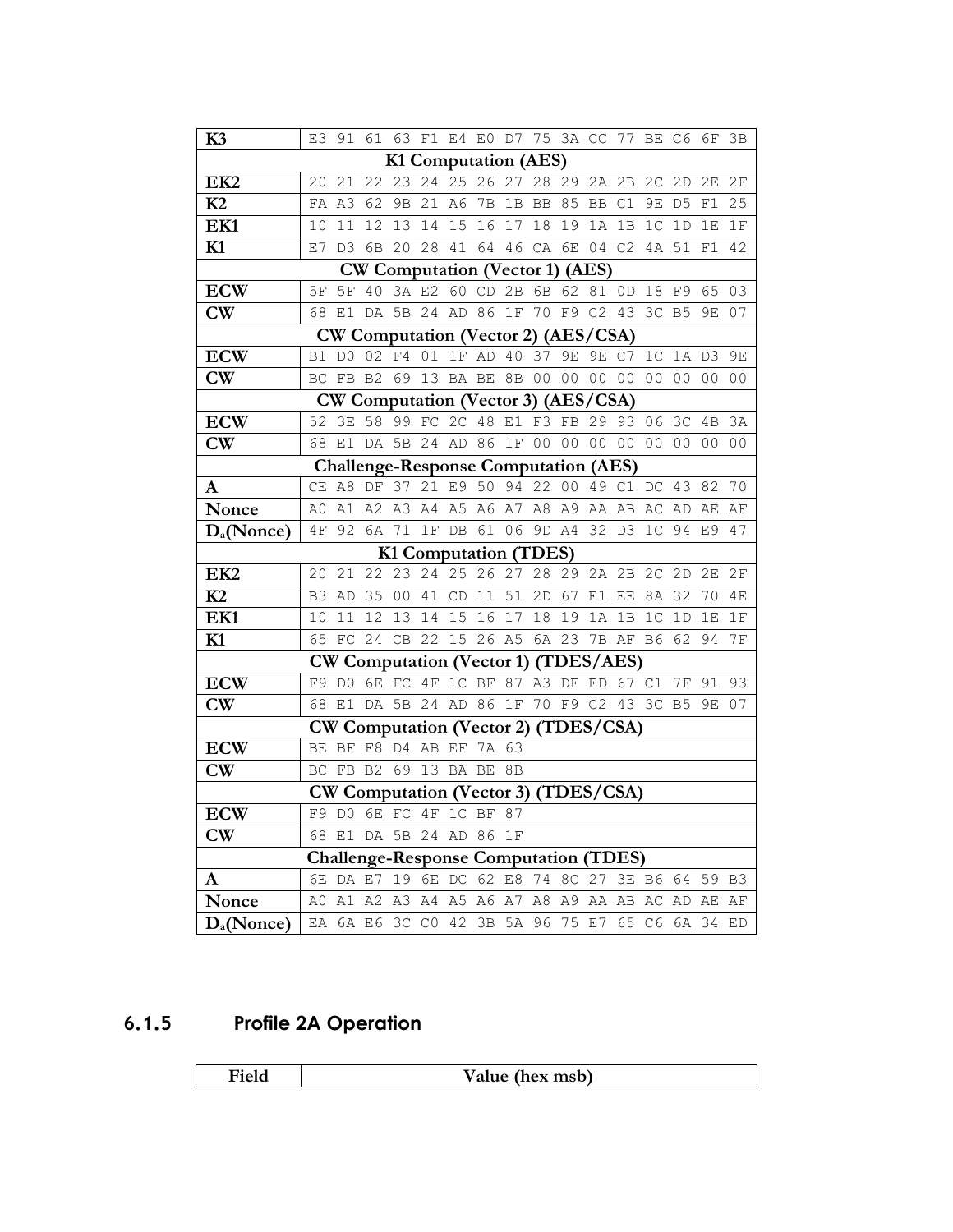|                        |                |                                                 |                |    |           | <b>Root Key Computation</b>               |       |                |                |                |                |                |                |                |                |                |
|------------------------|----------------|-------------------------------------------------|----------------|----|-----------|-------------------------------------------|-------|----------------|----------------|----------------|----------------|----------------|----------------|----------------|----------------|----------------|
| <b>SCK</b>             | 77             | 65                                              | 6C 63          |    |           | 6F 6D 65 74 6F 6D                         |       |                |                |                | 79 70          |                | 61             | 72             | 74             | 79             |
| <b>Mask Key</b>        | F0             | F1                                              | F2             | F3 | F4        | F <sub>5</sub>                            | F6 F7 |                | F8             | F9             |                | FA FB          | FC             | FD             | FE             | FF             |
| Vendor ID              | 2A             | 42                                              |                |    |           |                                           |       |                |                |                |                |                |                |                |                |                |
| <b>SCKv</b>            | D4             | 54                                              |                |    |           | 0B A3 97 57 EF 40 E7 2E                   |       |                |                |                |                | 03 8A 1F       |                | 2D 2C          |                | - 88           |
| Seedv                  | 4 D            | B <sub>0</sub>                                  | F4             | D5 | A1        | 2E                                        | ЗE    | 00             | CC             | FD             | 9Β             | C7             | B7             | ЗВ             | 52             | B7             |
| Module ID              | A <sub>5</sub> |                                                 |                |    |           |                                           |       |                |                |                |                |                |                |                |                |                |
| K3                     | 76             | 94                                              |                |    |           | 74 29 8E 9C FC E1 46 2D 9C EE 1F 08 A2 CE |       |                |                |                |                |                |                |                |                |                |
|                        |                |                                                 |                |    |           | K1 Computation (AES)                      |       |                |                |                |                |                |                |                |                |                |
| EK <sub>2</sub>        | 20             | 21                                              | 22             | 23 | 24        | 25                                        | 26    |                | 27 28          | 29 2A 2B       |                |                | 2 <sup>c</sup> | 2D             | 2E             | 2F             |
| K2                     | 67             | E5                                              | 1F             | 2B |           | 4C 9A 66                                  |       | 34 21          |                | BB 2E AF       |                |                | 39             | 6E             | 24             | 56             |
| EK1                    | 10             | 11                                              | 12             | 13 | 14        | 15                                        | 16    | 17             | 18             | 19             | 1A             | 1B             | 1 C            | 1 D            | 1E             | 1 F            |
| K1                     | F7             | 68                                              | 04             | 70 | <b>B9</b> | 01 B0                                     |       | 50             | 5E             | D <sub>0</sub> | FE             | 30             | C1             | 9 F            | C <sub>3</sub> | 11             |
|                        |                | <b>CW Computation (Vector 1) (AES/AES)</b>      |                |    |           |                                           |       |                |                |                |                |                |                |                |                |                |
| <b>ECW</b>             | 89             | BB                                              | 35             | F7 | BA        | 73 BB                                     |       | 72             | 62             | A3             | FD             | 42             | 74             | 7E             | ΕE             | CB             |
| $\mathbf{C}\mathbf{W}$ | 68             | E1                                              | DA             |    |           | 5B 24 AD 86                               |       | 1F             | 70             | F9 C2          |                | 43             | 3 <sup>C</sup> | B <sub>5</sub> | 9Ε             | 07             |
|                        |                | <b>CW Computation (Vector 2) (AES/CSA)</b>      |                |    |           |                                           |       |                |                |                |                |                |                |                |                |                |
| <b>ECW</b>             | 0В             | 03                                              | 50             | 87 | 50        | 49                                        |       | 7A FE          | 4B             | 74             | D <sub>2</sub> | 63             | E9             | FD             | 01             | 78             |
| $\mathbf{C}\mathbf{W}$ | ВC             | FB                                              | B <sub>2</sub> |    |           | 69 13 BA BE                               |       |                | 8B 00          | 0 <sub>0</sub> | 0 <sub>0</sub> | 0 <sub>0</sub> | 0 <sub>0</sub> | 0 <sub>0</sub> | 0 <sub>0</sub> | 0 <sub>0</sub> |
|                        |                | <b>CW Computation (Vector 3) (AES/CSA)</b>      |                |    |           |                                           |       |                |                |                |                |                |                |                |                |                |
| <b>ECW</b>             | FA             | 65                                              | 1F             | D6 |           | 58 DC 88                                  |       | 5C             | 08             | FB             | 1 <sup>C</sup> | CC             | 4 D            | 85             | FF             | CA             |
| $\overline{\text{CW}}$ | 68             | E1                                              | DA             | 5B |           | 24 AD 86                                  |       | 1F             | 0 <sub>0</sub> | 0 <sub>0</sub> | 0 <sub>0</sub> | 00             | 00             | 0 <sub>0</sub> | 00             | 0 <sub>0</sub> |
|                        |                | <b>Challenge-Response Computation (AES)</b>     |                |    |           |                                           |       |                |                |                |                |                |                |                |                |                |
| A                      | A4             | 12                                              | 81             | 1E | 7С        | 7E                                        | 81    | 51             | 55             | 12             | EC             | 21             | 78             | 92             | B <sub>3</sub> | 1A             |
| Nonce                  | A0             | A1                                              | A2             | A3 | A4        | A5                                        | A6 A7 |                | A8             | A9 AA          |                | AB             | AС             | AD             | AЕ             | ΑF             |
| $D_a(Nonce)$           | A4             | 0 F                                             | 00             | 30 | 9B        | 60                                        |       | 18 E6 B1 D1 93 |                |                |                | 80 B3          |                | 65             | 81             | B6             |
|                        |                |                                                 |                |    |           | K1 Computation (TDES)                     |       |                |                |                |                |                |                |                |                |                |
| EK <sub>2</sub>        | 20             | 21                                              | 22             | 23 | 24        | 25                                        | 26    | 27             | 28             | 29             |                | 2A 2B          | 2 <sup>c</sup> | 2D             | 2E             | 2F             |
| K <sub>2</sub>         | 78             | 4C                                              | 1 <sup>C</sup> | D1 | 90        | DE                                        | 6E    | 9C             | 74             | B2             | 82             | AЕ             | 13             | 01             | A9             | 05             |
| EK1                    | 10             | 11                                              | 12             | 13 | 14        | 15                                        | 16    | 17             | 18             | 19             | 1 A            | 1B             | 1 <sup>C</sup> | 1D             | 1E             | 1F             |
| K1                     | 77             | 9F                                              | 60             | 47 | 7B        |                                           |       | 7E ED B9 77    |                | F0             | <b>7F</b>      | 14             | 22             | 2D             | AC             | D <sub>2</sub> |
|                        |                | <b>CW Computation (Vector 1) (TDES/AES)</b>     |                |    |           |                                           |       |                |                |                |                |                |                |                |                |                |
| <b>ECW</b>             |                | 35 53 DB 4B B1 5F 05 51 8F CC FD 2F 80 CD 0E D1 |                |    |           |                                           |       |                |                |                |                |                |                |                |                |                |
| $\mathbf{C}\mathbf{W}$ |                | 68 E1 DA 5B 24 AD 86 1F 70 F9 C2 43 3C B5       |                |    |           |                                           |       |                |                |                |                |                |                |                |                | 9E 07          |
|                        |                | <b>CW Computation (Vector 2) (TDES/CSA)</b>     |                |    |           |                                           |       |                |                |                |                |                |                |                |                |                |
| <b>ECW</b>             |                | D4 F5 83 47 7E F1 E3 26                         |                |    |           |                                           |       |                |                |                |                |                |                |                |                |                |
| $\mathbf{C}\mathbf{W}$ |                | BC FB B2 69 13 BA BE                            |                |    |           |                                           |       | 8B             |                |                |                |                |                |                |                |                |
|                        |                | <b>CW Computation (Vector 3) (TDES/CSA)</b>     |                |    |           |                                           |       |                |                |                |                |                |                |                |                |                |
| <b>ECW</b>             |                | 35 53 DB 4B B1 5F 05 51                         |                |    |           |                                           |       |                |                |                |                |                |                |                |                |                |
| $\mathbf{C}\mathbf{W}$ |                | 68 E1 DA 5B 24 AD 86 1F                         |                |    |           |                                           |       |                |                |                |                |                |                |                |                |                |
|                        |                | <b>Challenge-Response Computation (TDES)</b>    |                |    |           |                                           |       |                |                |                |                |                |                |                |                |                |
| A                      |                | BC 7F DC B5 24 37 3F 41 00 A8 7D 4D FD 80 50 68 |                |    |           |                                           |       |                |                |                |                |                |                |                |                |                |
| Nonce                  |                | A0 A1 A2 A3 A4 A5 A6 A7 A8 A9 AA AB AC AD AE AF |                |    |           |                                           |       |                |                |                |                |                |                |                |                |                |
| $D_a(Nonce)$           |                | 30 E3 CE 1A 96 47 2D 98 30 4B 1C 90 B5 43 78 25 |                |    |           |                                           |       |                |                |                |                |                |                |                |                |                |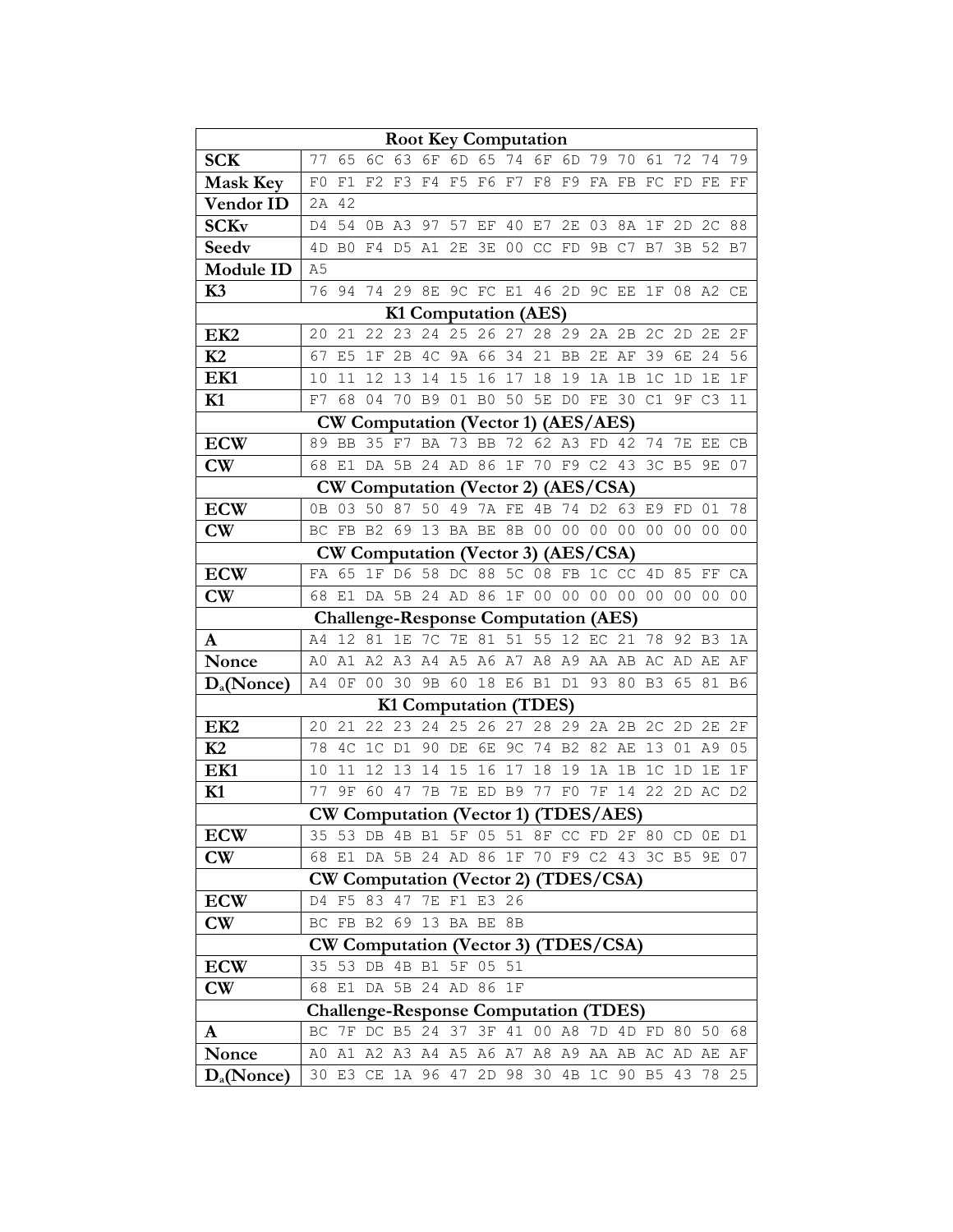## <span id="page-26-0"></span>**6.1.6 Profile 2B Operation**

| Field                                               |                |                |       |                |        |                                                 |          |                |          | Value (hex msb) |                |                |                |                |                |                |
|-----------------------------------------------------|----------------|----------------|-------|----------------|--------|-------------------------------------------------|----------|----------------|----------|-----------------|----------------|----------------|----------------|----------------|----------------|----------------|
|                                                     |                |                |       |                |        | <b>Root Key Computation</b>                     |          |                |          |                 |                |                |                |                |                |                |
| <b>SCK</b>                                          | 77             | 65             | 6C    | 63             | 6F     | 6D                                              | 65       | 74             | 6F       | 6D              | 79             | 70             | 61             | 72             | 74             | 79             |
| <b>Mask Key</b>                                     | F0             | F1             | F2    | F3             | F4     | F5                                              | F6       | F7             | F8       | F9              | FA             | FB             | FC             | FD             | FE             | FF             |
| Vendor ID                                           | 2A             | 42             |       |                |        |                                                 |          |                |          |                 |                |                |                |                |                |                |
| <b>SCKv</b>                                         | 05             | 20             | 6Е    | AB             | ЕC     | 5E                                              | 95       | 80             |          | 12 5A A4        |                | D9             | 92             | 7 F            | 75             | 4B             |
| Seedv                                               | DC             | 59             | ΑE    | D <sub>9</sub> | $7\,1$ | 01                                              | 5D       | A <sub>5</sub> | C3       | AA              | 5B             | 6В             | 8 D            | DE             | EA             | D3             |
| <b>Module ID</b>                                    | A <sub>5</sub> |                |       |                |        |                                                 |          |                |          |                 |                |                |                |                |                |                |
| K <sub>3</sub>                                      |                | 64 B4 FF       |       |                |        | 72 DF D2 3A 4C EA 8E 62 7A F9 D5 5C D0          |          |                |          |                 |                |                |                |                |                |                |
|                                                     |                |                |       |                |        | K1 Computation (AES)                            |          |                |          |                 |                |                |                |                |                |                |
| EK <sub>2</sub>                                     | 20             | 21             | 22    | 23             | 24     | 25                                              | 26       | 27             | 28       | 29              | 2A             | 2B             | 2 <sup>c</sup> | 2D             | 2E             | 2F             |
| K2                                                  | 77             | ЕE             | 6E    | AВ             | E3     |                                                 | 8A 97    |                | 86 CB    | 13              | E4             | 97             | 1D             | 69             | F0             | 6D             |
| EK1                                                 | 10             | 11             | 12    | 13             | 14     | 15                                              | 16       | 17             | 18       | 19              | 1A             | 1B             | 1 <sup>C</sup> | 1D             | 1E             | 1F             |
| K1                                                  | 9D             | 0 F            | 28    | D <sub>8</sub> | 5A B3  |                                                 |          | 09 F7          | 5E       | 62              | A0             | D <sub>2</sub> | 8B             | 36             | 86             | 76             |
| <b>CW Computation (Vector 1) (AES/AES)</b><br>0A 1C |                |                |       |                |        |                                                 |          |                |          |                 |                |                |                |                |                |                |
| <b>ECW</b>                                          | 4 D            | BE             | A3    | E8             | 62     | E9                                              | 99       |                |          | 5A              | <b>7A</b>      | 9F             | 78             | 0 <sup>C</sup> | 9C             | $\rm CO$       |
| $\mathbf{C}\mathbf{W}$                              | 68             | E1             | DA    | 5B             |        | 24 AD 86                                        |          | 1F             | 70       | F9              | C2             | 43             | 3C             | B <sub>5</sub> | 9E             | 07             |
| <b>CW Computation (Vector 2) (AES/CSA)</b>          |                |                |       |                |        |                                                 |          |                |          |                 |                |                |                |                |                |                |
| <b>ECW</b>                                          | 0D             | 6F             | 1A    | 91             | F8     | F4                                              | 90       | AD D3          |          | 91              | E2             | 98             | ΕE             | DA             | 75             | A <sub>9</sub> |
| $\mathbf{C}\mathbf{W}$                              | ВC             | FB             | B2    | 69             |        | 13 BA BE 8B 00                                  |          |                |          | 0 <sub>0</sub>  | 0 <sup>0</sup> | 0 <sup>0</sup> | 0 <sub>0</sub> | 0 <sub>0</sub> | 0 <sub>0</sub> | 00             |
| <b>CW Computation (Vector 3) (AES/CSA)</b>          |                |                |       |                |        |                                                 |          |                |          |                 |                |                |                |                |                |                |
| <b>ECW</b>                                          | 25             | 29             | 2B    | FF             | 8D     |                                                 | 4B D9 BE |                | ΑF       | 4F              | 86             | 32             | 32             | 1E             | 16             | B4             |
| $\mathbf{C}\mathbf{W}$                              | 68             | E1             | DA    |                |        | 5B 24 AD 86 1F 00                               |          |                |          | 0 <sup>0</sup>  | 0 <sub>0</sub> | 0 <sub>0</sub> | 0 <sub>0</sub> | 0 <sub>0</sub> | 0 <sub>0</sub> | 0 <sub>0</sub> |
|                                                     |                |                |       |                |        | <b>Challenge-Response Computation (AES)</b>     |          |                |          |                 |                |                |                |                |                |                |
| A                                                   | 96             | B1             | 0A 16 |                | 45     | 4C                                              |          | 0A 14 DA       |          | 5F              | $\rm F7$       | 88             | 50             | E0             | D <sub>9</sub> | 52             |
| Nonce                                               | A0             | A1             | A2    | AЗ             | A4     |                                                 |          | A5 A6 A7 A8    |          | A9              | AA AB          |                | AС             | AD             | ΑE             | ΑF             |
| $D_a(Nonce)$                                        | 60             | B <sub>2</sub> | 24    | 33             | 73     | 40                                              |          |                |          | 4B 65 3E A8 50  |                | 6D             | 68             |                | FA 32          | 12             |
|                                                     |                |                |       |                |        | K1 Computation (TDES)                           |          |                |          |                 |                |                |                |                |                |                |
| EK <sub>2</sub>                                     | 20             | 21             | 22    | 23             | 24     | 25                                              | 26       | 27             | 28       | 29              | 2A             | 2B             | 2C             | 2D             | 2E             | 2F             |
| K <sub>2</sub>                                      | 53             | 7 F            | 38    | D7             | 12     | 9C                                              | 71       |                | CC CA 82 |                 | 13             | E4             | 5F             | 1D             | EВ             | 24             |
| EK1                                                 | 10             | 11             | 12    | 13             | 14     | 15                                              | 16       | 17             | 18       | 19              | 1A             | 1B             | 1 <sup>C</sup> | 1D             | 1E             | 1F             |
| K1                                                  | 6D             | 89             | B7    | 56             | 28     | F8                                              | E2       | 80             |          | 02 CA           | 73             | 28             | 55             | 19             | 5B             | 19             |
|                                                     |                |                |       |                |        | <b>CW Computation (Vector 1) (TDES/AES)</b>     |          |                |          |                 |                |                |                |                |                |                |
| <b>ECW</b>                                          |                |                |       |                |        | D9 37 7D 6E 51 9D 32 E3 4D B8 26 0F A5 37 60 EC |          |                |          |                 |                |                |                |                |                |                |
| $\mathbf{C}\mathbf{W}$                              |                |                |       |                |        | 68 E1 DA 5B 24 AD 86 1F 70 F9 C2 43 3C B5 9E 07 |          |                |          |                 |                |                |                |                |                |                |
|                                                     |                |                |       |                |        | <b>CW Computation (Vector 2) (TDES/CSA)</b>     |          |                |          |                 |                |                |                |                |                |                |
| <b>ECW</b>                                          |                |                |       |                |        | 6E F7 2D 83 AF 3F C0 64                         |          |                |          |                 |                |                |                |                |                |                |
| $\mathbf{C}\mathbf{W}$                              |                |                |       |                |        | BC FB B2 69 13 BA BE 8B                         |          |                |          |                 |                |                |                |                |                |                |
|                                                     |                |                |       |                |        | <b>CW Computation (Vector 3) (TDES/CSA)</b>     |          |                |          |                 |                |                |                |                |                |                |
| <b>ECW</b>                                          |                |                |       |                |        | D9 37 7D 6E 51 9D 32 E3                         |          |                |          |                 |                |                |                |                |                |                |
| $\mathbf{C}\mathbf{W}$                              |                |                |       |                |        | 68 E1 DA 5B 24 AD 86 1F                         |          |                |          |                 |                |                |                |                |                |                |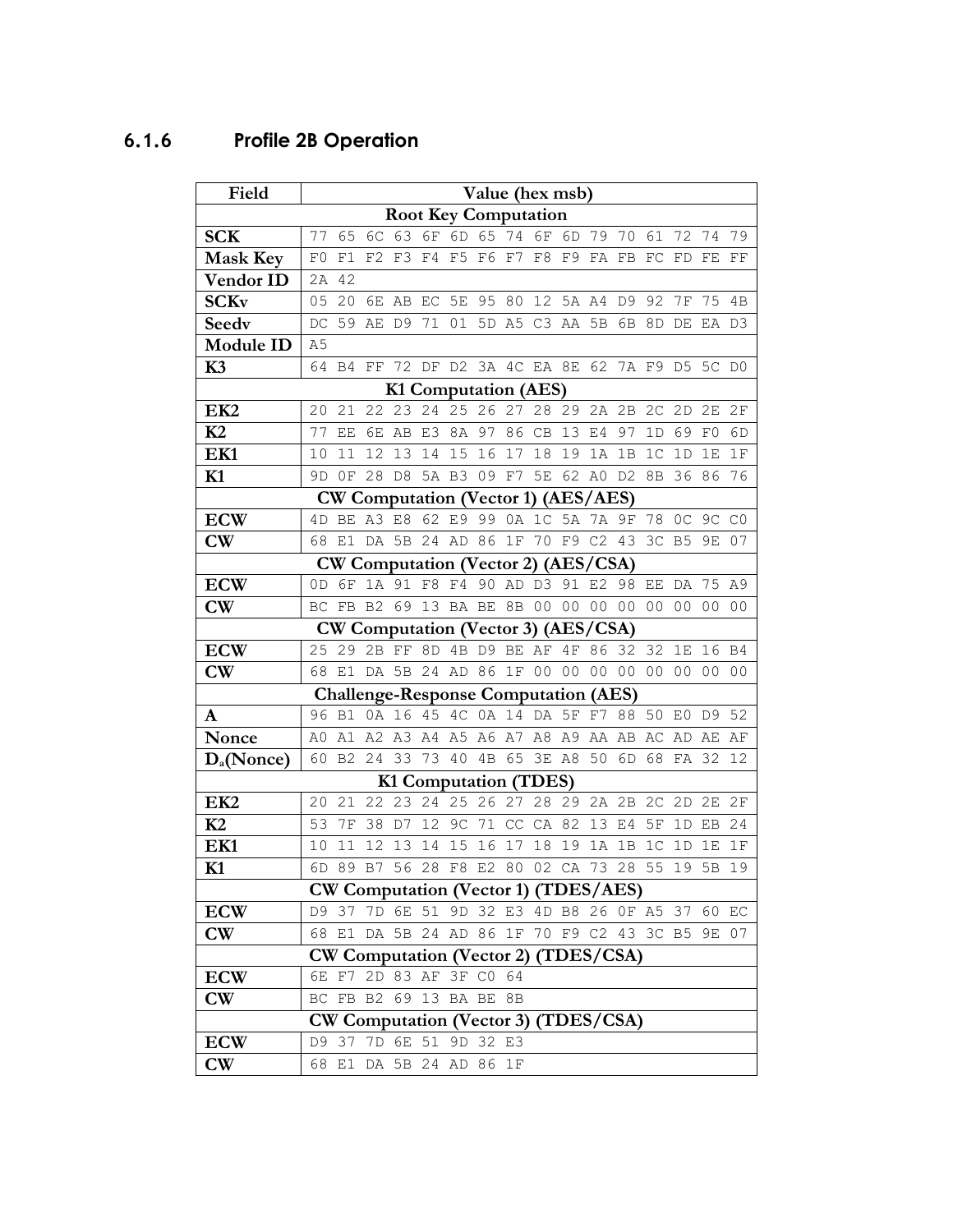|                               | <b>Challenge-Response Computation (TDES)</b> |  |  |  |  |  |  |  |  |  |  |  |  |  |  |                                                 |
|-------------------------------|----------------------------------------------|--|--|--|--|--|--|--|--|--|--|--|--|--|--|-------------------------------------------------|
| A                             |                                              |  |  |  |  |  |  |  |  |  |  |  |  |  |  | 28 99 7C C9 FC B1 2E 28 A5 51 9E B6 1F 02 FF E7 |
| Nonce                         |                                              |  |  |  |  |  |  |  |  |  |  |  |  |  |  | AO A1 A2 A3 A4 A5 A6 A7 A8 A9 AA AB AC AD AE AF |
| $\mid$ D <sub>a</sub> (Nonce) |                                              |  |  |  |  |  |  |  |  |  |  |  |  |  |  | 17 66 8D 8B D3 D0 F0 55 F5 10 7B 5B 1E 1A FA 95 |

## <span id="page-27-0"></span>**6.2 Content Descrambling (CW) Vectors**

## <span id="page-27-1"></span>**6.2.1 DVB CSA2 Operation**

| Where 64-bit CSA is used for content descrambling: |  |  |  |  |  |
|----------------------------------------------------|--|--|--|--|--|
|----------------------------------------------------|--|--|--|--|--|

| $\mathbf{C}\mathbf{W}$        | 68        | Ε1             | DA  | 5B             | 24             | AD             | 86             | 1F             |                |                |           |                |                |                |           |                       |
|-------------------------------|-----------|----------------|-----|----------------|----------------|----------------|----------------|----------------|----------------|----------------|-----------|----------------|----------------|----------------|-----------|-----------------------|
|                               | 47        | 0 <sub>0</sub> | 64  | 90             | DC             | FF.            | D <sub>2</sub> | 5B             | 4 F            | A0             | FF        | 9E             | 43             | 99             | 6C        | 4A                    |
|                               | 08        | 52             | D5  | 80             | E.F            | -5<br>4        | .54            | A <sub>0</sub> | 9F.            | F0             | 0.5       | D <sub>8</sub> | F6             | 30             | 29        | 74                    |
|                               | 43        | 35             | F.4 | RΡ             | R9             | 24             |                | 6              | .51            | D9             | E.C       | 4 F.           | ۲.5            | F9             | ۲.5       | 39                    |
|                               | AE        | B7             | BE. | 82             | 90             | .5 E           | Д              | 38             | 8              |                | 4 D       | D1             | 6              | $\bigcap$      | <b>B5</b> | 01                    |
| <b>Scrambled Transport</b>    | 6F        | 73             |     |                | 6              | D <sub>8</sub> | 33             | 58             | 93             | 88             | 23        | 90             | 6B             | 84             | 98        | C <sub>3</sub>        |
| <b>Stream Packet</b>          | ΑF        | B4             | 3   | AR             | 8              | F. O           | 56             | DB             | E.5            | 2 A            | <b>BD</b> | B4             |                | DF             | 4F.       | 39                    |
|                               | ΆA        | ΑF             | E.  | AD             | 36             | 4 F            | A              | OC.            | 2              |                | ΑF        | 49             | 53             | 75             | F0        | 0 F                   |
| $(E_{\mathcal{L}W}(Content))$ | 17        | 26             | 4   | А              | <b>BD</b>      | 7F.            | BF             | B <sup>9</sup> | 9D             | D<br>6         | 8E        | 04             | ЗD             | D <sup>9</sup> |           | 67                    |
|                               | 70        | 94             | F   | E.             | B <sub>8</sub> | 19             | 8D             |                | B              | 81             | 3         | 43             |                | 4 B            | 61        | AE                    |
|                               | 2Β        | <b>BD</b>      | 31  | F              |                |                |                | 9 B            | A              | 91             | EE.       | 6C             | F5             |                |           | 75                    |
|                               | 50        | E6             | 20  | ΩA             |                | 3              | F              | 26             | 5B             | E6             | 83        | 3F             | B <sub>0</sub> | 34             | 28        | 81                    |
|                               |           | СD             | СD  | 79             | AD             | 50             | 37             | 0 F            | 16             | 89             | З         | 3 <sup>C</sup> |                |                |           |                       |
|                               | 47        | 0 <sub>0</sub> | 64  | 10             | 23             | <b>BE</b>      | 84             | E1             | 6C             | D6             | AE        | 52             | 90             | 49             | F1        | F1                    |
|                               | <b>BB</b> | F.9            |     | З<br>B         | A6             | <b>DB</b>      | 3C             | 8              | 0C             | ЗE             | 99        | 24             | 5F.            | 0 D            |           | 06                    |
|                               | B7        | 47             | DE  | B <sub>3</sub> |                |                | C.8            | 43             | <b>BB</b>      | 8B             | Aб        | 1 F            | 03             | 5A             |           | 09                    |
|                               | 38        | 25             | E   |                |                |                | F              | 96             | F5             | 45             | 3B        | २              |                | 89             | OΆ        | 1 <sup>C</sup>        |
| <b>Clear Transport</b>        | DB        | ΑF             | 32  | 20             | 9 <sub>A</sub> | 50             | EE.            | 40             | 78             | 36             | FD        | 2              | 49             | 32             | F6        | 9E                    |
| <b>Stream Packet</b>          | 7 D       | 49             | ηC  |                |                |                | F              | 4              | 4              | 66             | DC        | 6B             |                | 30             | B         | 32                    |
|                               | 3B        | A <sub>1</sub> |     | 6<br>F         |                | 91             | 9 <sub>D</sub> | F <sub>1</sub> | 8B             | 1F             | DA        | B <sub>0</sub> | СA             | 99             |           | <b>B</b> <sup>9</sup> |
| (Content)                     |           | 9 <sub>D</sub> | q   |                | 8              | F.             | Γ5             | 99             | D <sub>5</sub> | E9             | 80        | B <sub>2</sub> | F.A            | Μq             |           | 53                    |
|                               | <b>BF</b> | 67             | D6  | BF             |                | D6             | 7 F.           | 2D             | DC             | 8E             | 66        | 83             | EF             | 57             | 49        | 61                    |
|                               | FF        | 69             | 8F  |                |                |                | E.             | 9 D            | Q              | 6              |           |                | F              |                | トリ        | 84                    |
|                               | 4 F       | 4 A            |     |                |                | E.8            | 39             | 2C             | 3<br>5         | C <sub>B</sub> | C9        | 2              | 1F             | 33             | 74        | 9E                    |
|                               | 0C        | F4             | D5  | D4             | 9 F            | D4             | A4             | 59             | 7E             | 35             | СF        | 32             |                |                |           |                       |

#### <span id="page-27-2"></span>**6.2.2 AES Vector**

Where 128-bit AES is used for content descrambling:

| CW                                 |                                                 |  |  |  |  |  |  | 68 E1 DA 5B 24 AD 86 1F 70 F9 C2 43 3C B5 9E 07 |                                                 |
|------------------------------------|-------------------------------------------------|--|--|--|--|--|--|-------------------------------------------------|-------------------------------------------------|
|                                    | 47 00 71 90 34 8B OC FE DF 26 16 CA BB 82 C2 8C |  |  |  |  |  |  |                                                 |                                                 |
| <b>Scrambled Transport</b>         |                                                 |  |  |  |  |  |  |                                                 | 7F 70 6B 49 28 2D 08 23 89 45 F1 F2 98 7C A5 5C |
| <b>Stream Packet</b>               | C2 96 C3 12 48 52 6A 8E 1E 1A 65 37 62 19 29 C8 |  |  |  |  |  |  |                                                 |                                                 |
| $\mid$ (E <sub>CW</sub> (Content)) |                                                 |  |  |  |  |  |  | F1 42 7F BE AE 67 94 B6 47 B6 C2 F5 77 52 48 03 |                                                 |
|                                    | 1A E6 DB C2 7B 30 DB ED 90 A9 24 4D 26 92 11 80 |  |  |  |  |  |  |                                                 |                                                 |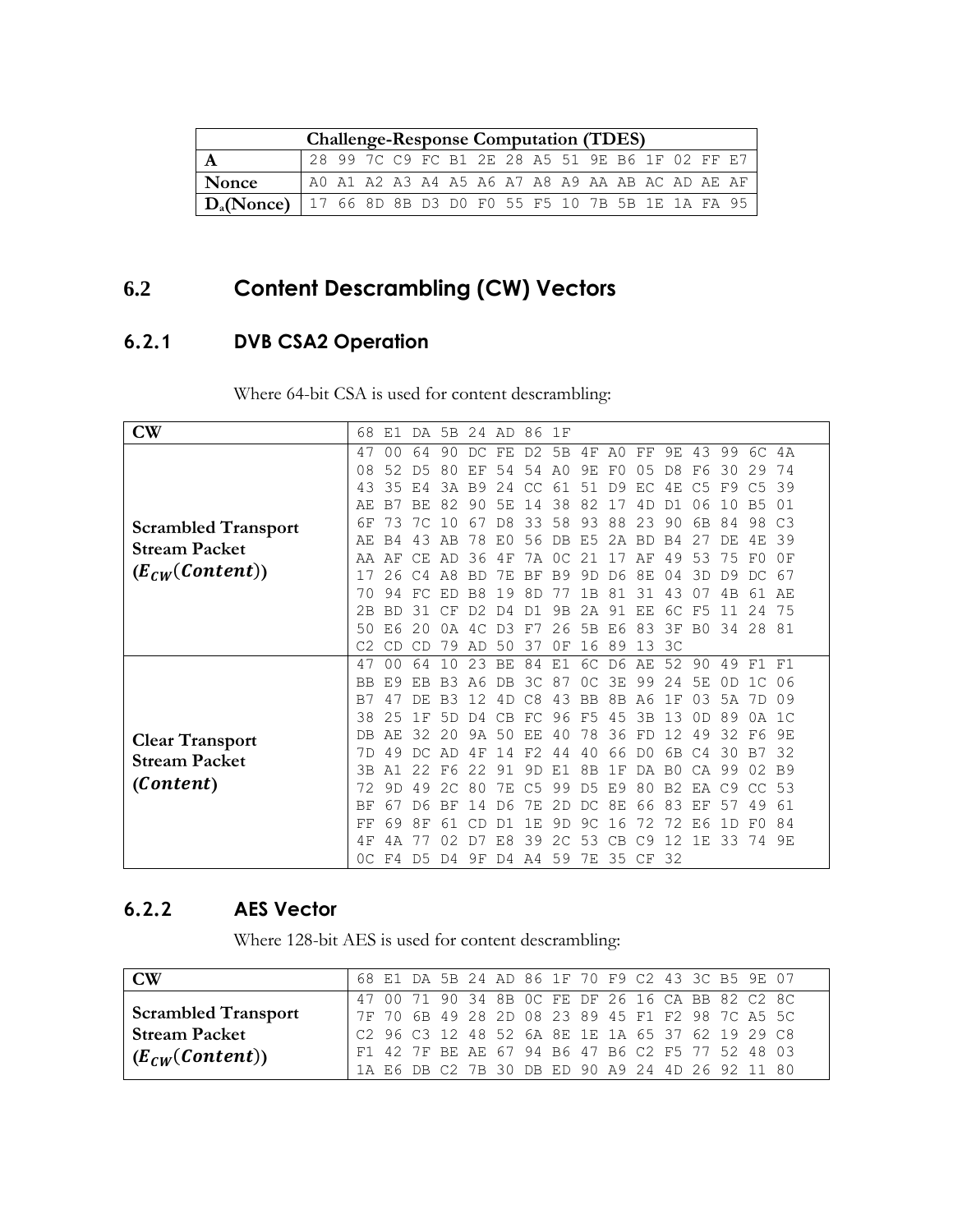|                        | 3F        | 9 A            | DC         | 93             |                | 7C   | 69             |                | 63             |      | 41             | 1D             | DD             |           |          | 01             |
|------------------------|-----------|----------------|------------|----------------|----------------|------|----------------|----------------|----------------|------|----------------|----------------|----------------|-----------|----------|----------------|
|                        |           |                |            |                | 0 <sub>B</sub> |      |                | 61             |                | E6   |                |                |                | <b>B5</b> | F. 1     |                |
|                        | <b>BD</b> | A7             | F4         | 46             | D3             |      | D.             |                | FA             | 1 A  | 90             | B <sub>8</sub> | 39             | ク3        | 下 5      | .57            |
|                        | E3        | 7в             | FC.        | 4              | 38             | E8   | DF             | 32             | 8F             | 70   | F9             | EF             | 3C             | 3         |          |                |
|                        | 23        | 7А             | 00         | 2 F            | F              | 0 D  | 88             | C <sub>5</sub> | D <sup>9</sup> | F6   | .5             |                | D0             | D0        |          | 4 D            |
|                        | FF        | 49             | 86         | ΩO             |                | OΆ   | D <sub>1</sub> | 2 D            | 85             | C4   | F6             |                | C.8            | A9        | 9        | 0 <sub>B</sub> |
|                        | 9F.       | 49             | AF.        | 23             | 01             | D1   | 44             | 41             | 6B             | FA   | 63             | A6             | FC             | 7 D       | F9       | 13             |
|                        | 16        | 23             | 28         | 9F             | DF             | 6E   | 87             | 0A             | 3B             | 11   | 2B             | BE             |                |           |          |                |
|                        |           |                |            |                |                |      |                |                |                |      |                |                |                |           |          |                |
|                        | 47        | 0 <sub>0</sub> |            |                | 23             | BE   | 84             | Ε1             | 6C             | D6   | AE             | 52             | 90             | 49        | F1       | F1             |
|                        | <b>BB</b> | E9             | EB.        | B <sub>3</sub> | A6             | DB   | 3C             | 87             | 0C             | 3E   | 99             | 24             | .5E            | .OD       | $1 \cap$ | ೧ 6            |
|                        | B7        |                | DF.        | 3<br>В         |                | 4 D  | C8             | 43             | <b>BB</b>      | 8B   | A6             | 1 F            | n 3            | 5A        |          | 09             |
|                        | 38        | クら             | F          | 5Г.            | D4             | CΒ   | F              | 96             | F5             | 45   | 3B             | 13             |                | 89        |          |                |
|                        | DB        | AE             | 32         | 20             | <b>9A</b>      | 50   | ΕE             | 40             | 78             | 36   | FD             | 12             | 49             | 32        | F6       | 9E             |
| <b>Clear Transport</b> | 7 D       | 49             | $D^{\sim}$ | AD             | 4 F            | 14   | F2             | 44             | 40             | 66   | D0             | 6B             | C <sub>4</sub> | 30        | B7       | 32             |
| <b>Stream Packet</b>   | ЗB        | A1             | 22         | F6             | 22             | 91   | 9 <sub>D</sub> | F. 1           | 8B             | 1 F  | <b>DA</b>      | B <sub>0</sub> | СA             | 99        |          | B <sup>9</sup> |
| (Content)              |           | 9D             | 49         |                | 8              | 7 F. | ۲5             | 99             | D5             | F. 9 | 80             | B <sub>2</sub> | F.A            | Γq        |          | 53             |
|                        | ВF        |                | Dh         | ВF             | 4              | 16   | 7 F.           | 2D             | DC             | 8E   | 66             | 83             | EF             | 5         | 49       | 61             |
|                        | FF        | 69             | 8F         | 61             |                | D1   | 1 F.           | 9D             | 90             | 16   | 72             | 72             | F.6            | 1 D       | FO       | 84             |
|                        | 4 F       | 4A             |            |                | D              | E8   | 39             | 2 <sub>C</sub> | 53             | CВ   | C <sub>9</sub> | 12             | 1 F.           | 33        | 74       | 9e             |
|                        | 0C        | F4             | D5         | D4             | 9F             | D4   | A4             | 59             | 7E             | 35   | CF             | 32             |                |           |          |                |
|                        |           |                |            |                |                |      |                |                |                |      |                |                |                |           |          |                |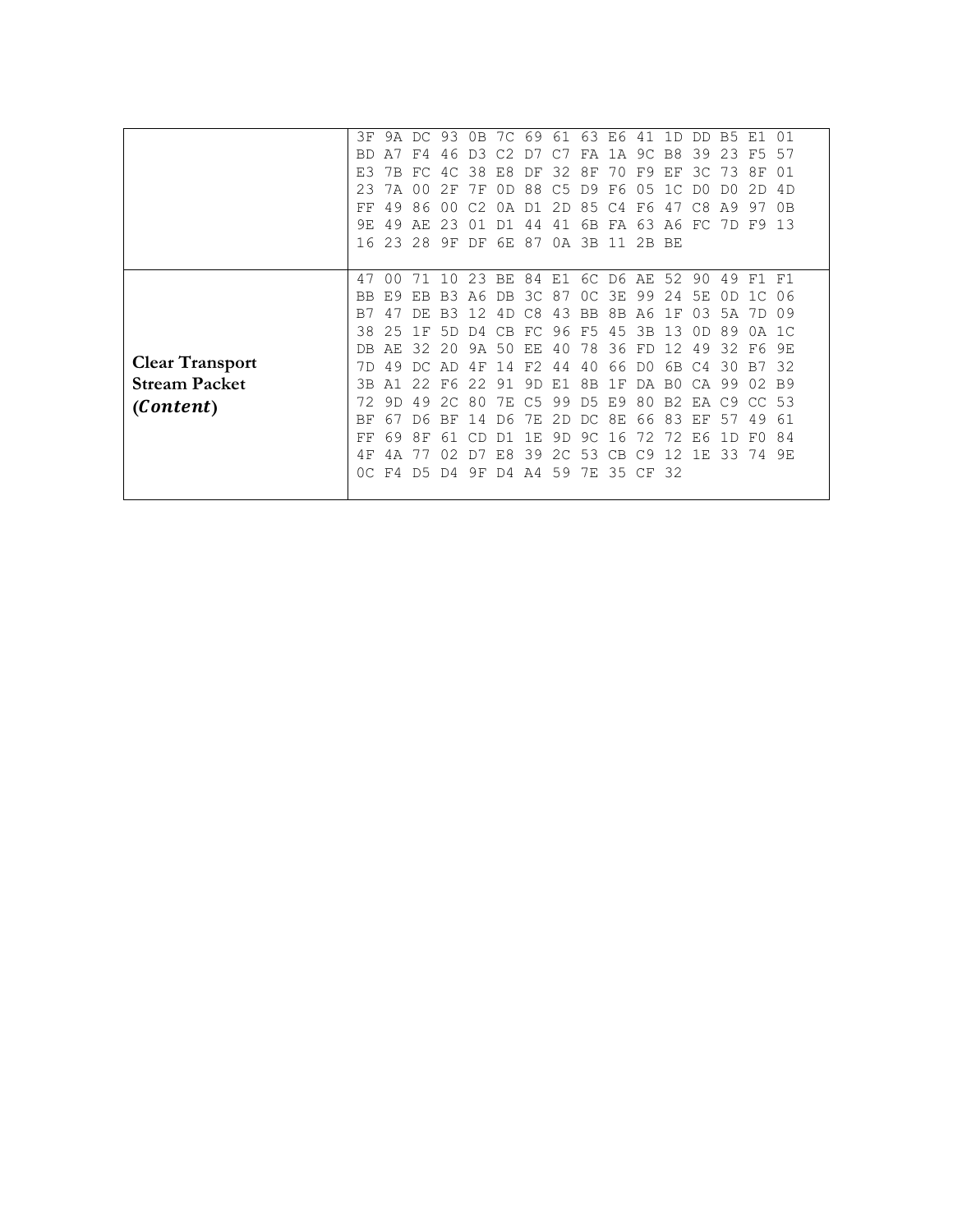## **Appendix A Test Vectors Python Script**

from Crypto.Cipher import AES, DES3 import binascii

```
#============================================
#CONSTANTS
#============================================
FIXED SCK = binascii.unhexlify('77656c636f6d65746f6d797061727479')
MASK KEY = binascii.unhexlify('f0f1f2f3f4f5f6f7f8f9fafbfcfdfeff')
EK2 = binascii.unhexlify('202122232425262728292a2b2c2d2e2f')
EK1 = binascii.unhexlify('101112131415161718191a1b1c1d1e1f')
NONCE = binascii.unhexlify('a0a1a2a3a4a5a6a7a8a9aaabacadaeaf')
VENDOR ID = '\x2a\x42'CW8 = binascii.unhexlify('BCFBB26913BABE8B')
CW8_2 = binascii.unhexlify('68E1DA5B24AD861F')
CW16 = binascii.unhexlify('68E1DA5B24AD861F70F9C2433CB59E07')
MODULE ID = ' \xa5'#============================================
#Utility functions
#============================================
#pretty prints a string of bytes with a given separating character
def h(x, s=" " return s.join(["%02X" % ord(c) for c in x])
#performs xor on two strings of the same length
def XOR(a,b):
    if len(a) != len(b):
         print 'XOR received strings of unequal length'
     result = ''.join([chr(ord(a[i]) ^ ord(b[i])) for i in range(len(a))])
     return result
#the following are needed for padding a CW out to 16 bytes, or no padding at all.
def pad8(cw):
```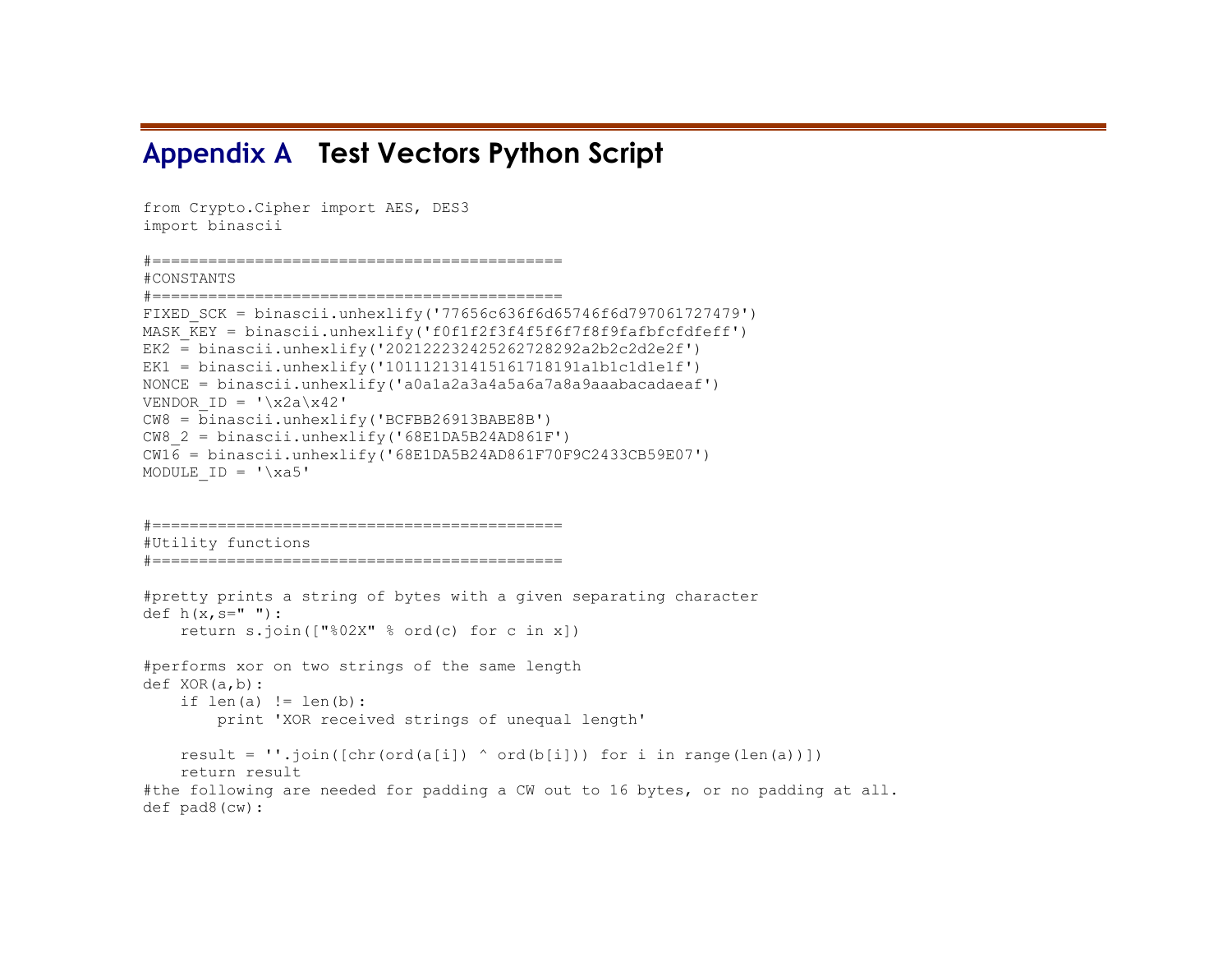```
return cw + 'x00'*8def padNone(cw):
    return cw
#============================================
#Crypto Functions
#============================================
def AESEncrypt(key,data):
     return AES.new(key,1).encrypt(data)
def AESDecrypt(key,data):
     return AES.new(key,1).decrypt(data)
def DES3Encrypt(key,data):
     return DES3.new(key,1).encrypt(data)
def DES3Decrypt(key,data):
     return DES3.new(key,1).decrypt(data)
#============================================
#These functions pad the vendor ID or module ID depending on the algorithm
#============================================
#for AES, just a straght zero-pad
def padVendorIDAES(vid):
   return '\x00' * 14 + vid#for TDES, the vendor ID must be placed in each half, and we want to somehow make each half different
def padVendorIDDES3(vid):
    return '\x01' + '\x00' * 5 + vid + '\x02' + '\x00' *5 + vid
def padModuleIDAES(mid):
   return '\x00' * 15 + mid#for TDES, the vendor ID must be placed in each half, and we want to somehow make each half different
def padModuleIDDES3(mid):
    return '\x01' + '\x00' * 6 + mid + '\x02' + '\x00' *6 + mid
#============================================
#The following functions implement the actual operations
#============================================
```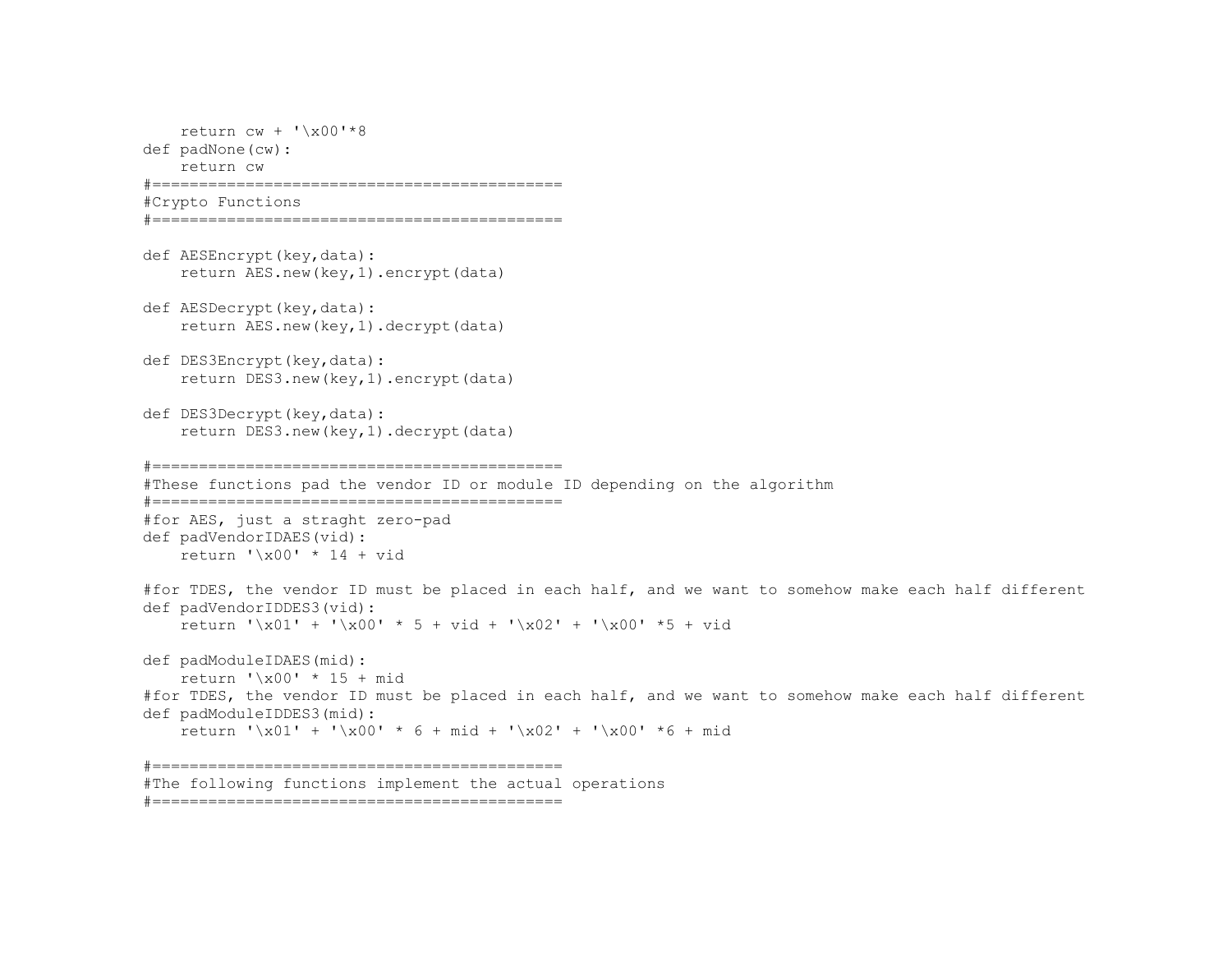```
#There are two types of key derivations: with and without module ID. Within those groups
#the flow is the the same, it's just the algos and the VID/ModuleID padding that change.
#this function performs the basic operations
def BasicKeyDerivation(algo, SCK, vendorID):
    SCKv = algo(SCK, vendorID)Seedv = algo(MASK KEY,vendorID)K3 = XOR(Seedv, algo(SCKv, Seedv)) return {'SCKv':SCKv, 'Seedv':Seedv, 'K3':K3}
def BasicKeyDerivationWithModuleID(algo, SCK, vendorID,moduleID):
    SCKv = algo(SCK, vendorID)Seedv = algo(MASK KEY,vendorID)Modv = XOR(Seedv, algo(SCKv, Seedv))K3 = \text{alog}(\text{Modv}, \text{moduleID}) return {'SCKv':SCKv, 'Seedv':Seedv, 'Modv':Modv, 'K3':K3}
#performs the CW KLAD path for the ETSI TS 103 162 standard
def BasicKLAD(algoD, algoE, K3, CW):
   K2 = \text{alqoD}(K3, EK2)K1 = \text{alqoD}(K2, EK1)ECW = \text{alqoE}(K1, CW) return {'K3':K3, 'K2':K2,'K1':K1,'ECW':ECW,'CW':CW}
#performs the Challenge-response path for the ETSI TS 103 162 standard
def BasicCR(algoD, K3):
   K2 = \text{algoD}(K3, EK2)A = \text{algoD}(K2, K2)dnonce = \text{alqoD}(A, \text{NONCE}) return {'K3':K3, 'K2':K2, 'A': A, 'dnonce':dnonce}
#============================================
#Functions for pretty printing the vectors
#============================================
def prettyPrintKDKeys(kdKeys,derivation):
    print 'Key Derivation Name: %s' % derivation['name']
   print 'SCK : %s' % h(FIXED SCK)
   print 'Mask Key : %s' % h(MASK KEY)
   print 'VID : %s' % h(VENDOR ID)
```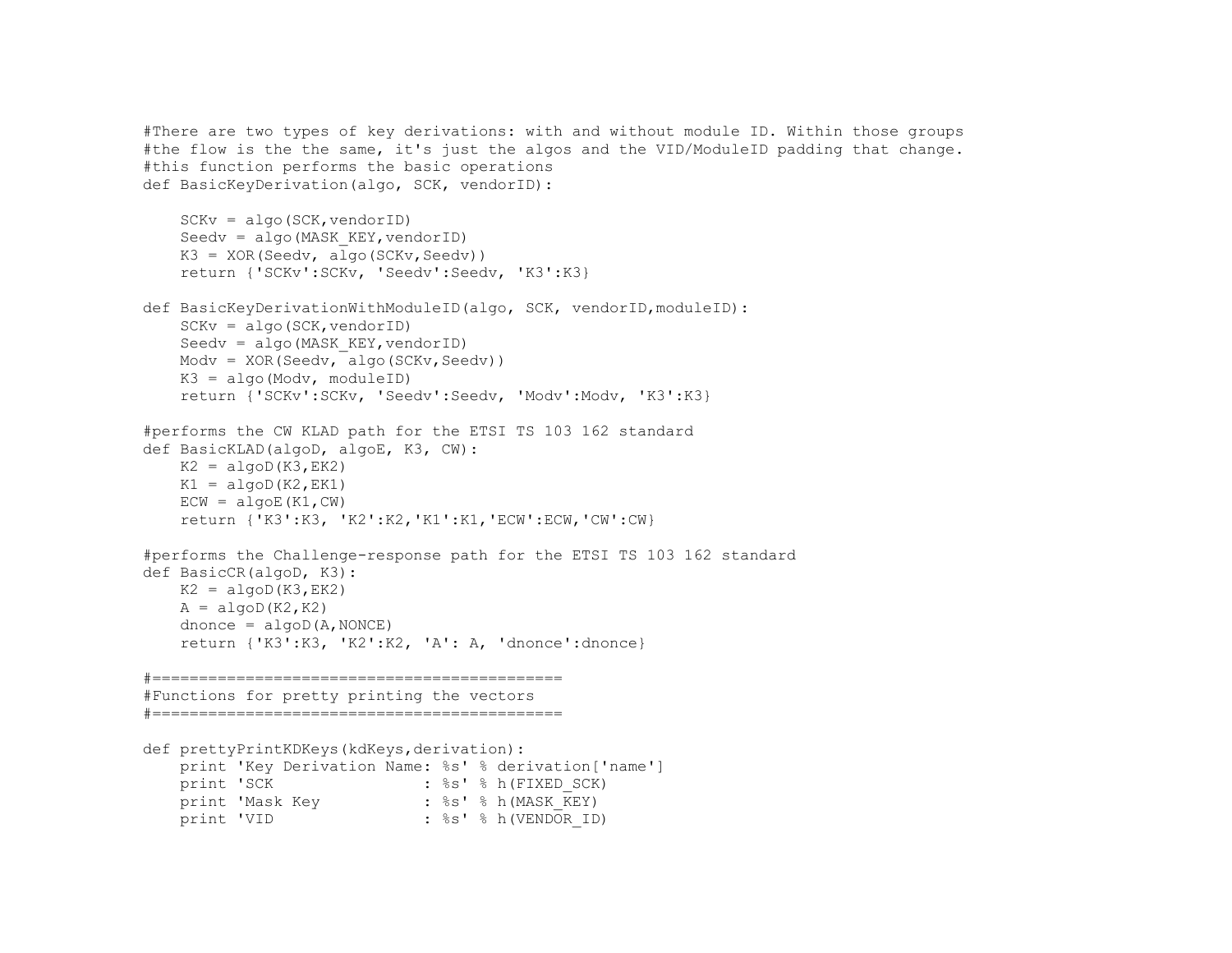```
print 'Padded VID : %s' % h(derivation['vidPad'](VENDOR_ID))
   print 'SCKv : %s' % h(kdKeys['SCKv'])
   print 'Seedv : %s' % h(kdKeys['Seedv'])
    #check to see if there's a Modv key
    if 'Modv' in kdKeys:
print 'MID : %s' % h(MODULE ID)
print 'Padded MID : %s' % h(derivation['midPad'](MODULE ID))
      print 'Modv : %s' % h(kdKeys['Modv'])
   print 'K3 : %s' % h(kdKeys['K3'])
def prettyPrintKLADKeys(kladKeys, klad):
   print 'KLAD Algo : %s' % klad['name']
   print 'K3 : %s' % h(kladKeys['K3'])
   print 'EK2 : %s' % h(EK2)
   print K2 : 8s' % h(kladKeys['K2'])
   print 'EK1 : %s' % h(EK1)<br>print 'K1 : %s' % h(klad)
                       : %s' % h(kladKeys['K1'])
   print 'ECW : %s' % h(kladKeys['ECW'])
   print 'CW : %s' % h(kladKeys['CW'])
def prettyPrintCRKeys(crKeys, klad):
   print 'C/R Algo : %s' % klad['name']
   print 'K3 : $s' % h(crKeys['K3'])
   print 'EK2 : \frac{1}{5} \frac{1}{5} h(EK2)
   print 'K2 : $s' $ h(crKeys['K2'])
   print 'A : %s' % h(crKeys['A'])
   print 'nonce : %s' % h(NONCE)
   print 'dnonce : %s' % h(crKeys['dnonce'])
#============================================
#These items describe the various key derivation/klad combinations we'll perform
#============================================
AESKLAD = {'algoD': AESDecrypt, 'algoE': AESEncrypt, 'cw8Padder': pad8, 'name':'AES'}
DES3KLAD = {'algoD': DES3Decrypt, 'algoE': DES3Encrypt, 'cw8Padder': padNone, 'name': '3DES'}
keyDerivations = (
               {'algo':DES3Decrypt, 'vidPad': padVendorIDDES3, 'name': 'Profile 1: Triple DES 
(decrypt) Profile'},
              {'algo':DES3Decrypt, 'vidPad': padVendorIDDES3, 'midPad':padModuleIDDES3, 'name': 
'Profile 1a: Triple DES (decrypt) Profile with Module Key Derivation'},
```